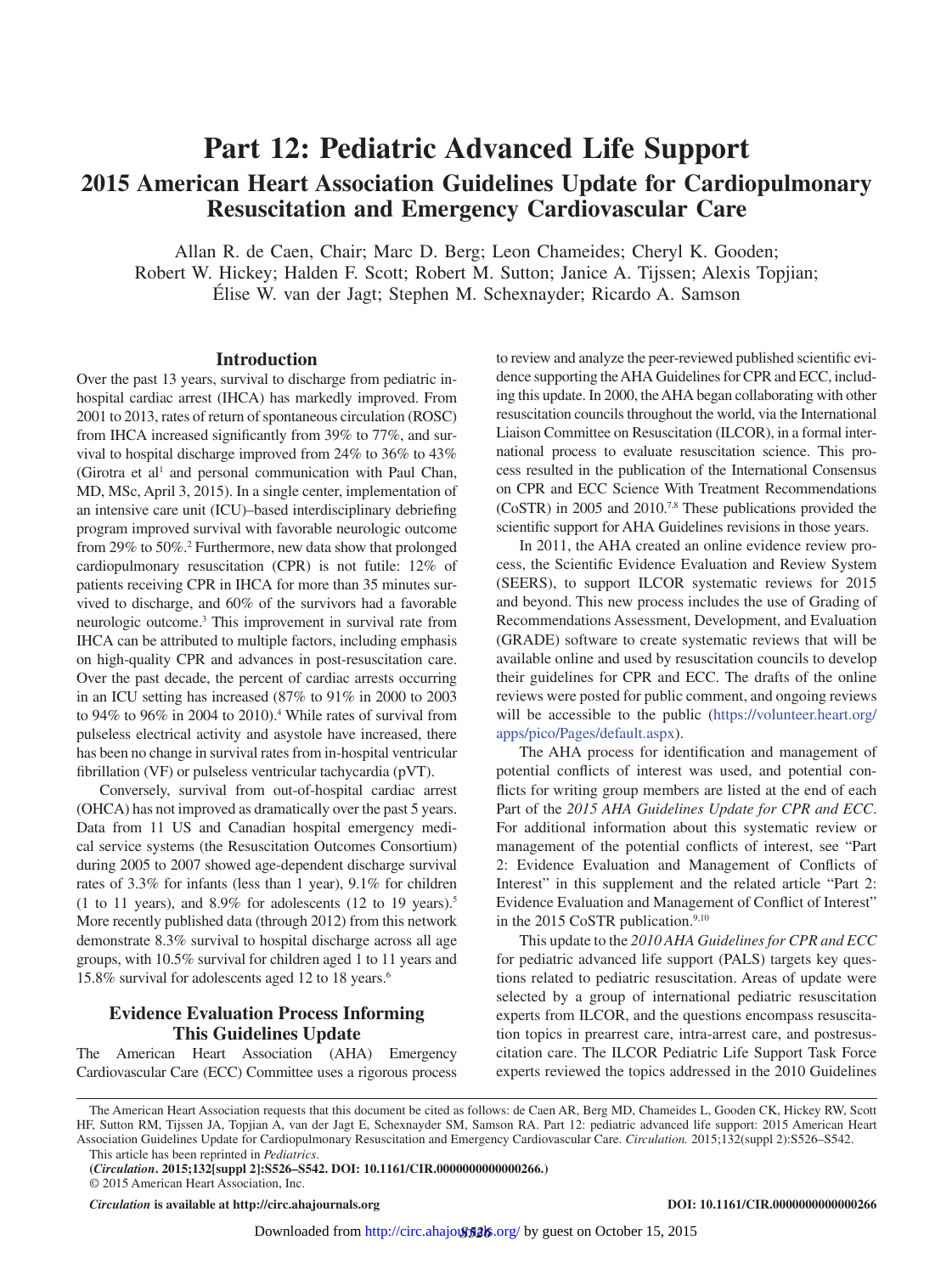for PALS and, based on in-depth knowledge of new research developments, formulated 18 questions for further systematic evaluation.<sup>11</sup> Three questions that address pediatric basic life support appear in "Part 11: Pediatric Basic Life Support and Cardiopulmonary Resuscitation Quality."

Beginning with the publication of the 2015 CoSTR, the ILCOR evidence evaluation process will be continuous, rather than "batched" into 5-year cycles. The goal of this continuous evidence review is to improve survival from cardiac arrest by shortening the time between resuscitation science discoveries and their application in resuscitation practice. As additional resuscitation topics are prioritized and reviewed, these Guidelines may be updated again. When the evidence supports sufficient changes to the Guidelines or a change in sequence or treatments that must be woven throughout the Guidelines, then the Guidelines will be revised completely.

Because the *2015 AHA Guidelines Update for CPR and ECC* represents the first update to the previous Guidelines, recommendations from both this 2015 Guidelines Update and the 2010 Guidelines are contained in the Appendix. If the 2015 ILCOR review resulted in a new or significantly revised Guidelines recommendation, that recommendation will be labeled as *New* or *Updated*.

As with all AHA Guidelines, each 2015 recommendation is labeled with a Class of Recommendation (COR) and a Level of Evidence (LOE). This update uses the newest AHA COR and LOE classification system, which contains modifications of the Class III recommendation and introduces LOE B-R (randomized studies) and B-NR (nonrandomized studies) as well as LOE C-LD (limited data) and LOE C-EO (consensus of expert opinion).

These PALS recommendations are informed by the rigorous systematic review and consensus recommendations of the ILCOR Pediatric Task Force, and readers are referred to the complete consensus document in the 2015 CoSTR.<sup>12,13</sup> In the online version of this document, live links are provided so the reader can connect directly to the systematic reviews on the SEERS website. These links are indicated by a superscript combination of letters and numbers (eg, Peds 397). We encourage readers to use the links and review the evidence and appendixes, including the GRADE tables.

This 2015 Guidelines Update for PALS includes science review in the following subjects:

#### Prearrest Care

- • Effectiveness of **medical emergency teams or rapid response teams** to improve outcomes
- • Effectiveness of a **pediatric early warning score (PEWS)** to improve outcomes
- • **Restrictive volume of isotonic crystalloid** for resuscitation from septic shock
- • **Use of atropine as a premedication** in infants and children requiring emergency tracheal intubation
- • Treatment for infants and children with **myocarditis or dilated cardiomyopathy and impending cardiac arrest**

#### Intra-arrest Care

Effectiveness of extracorporeal membrane oxygen**ation (ECMO) resuscitation** compared to standard resuscitation without ECMO

- Targeting a **specific end-tidal CO<sub>2</sub>** (ETCO<sub>2</sub>) threshold to improve chest compression technique
- • Reliability of **intra-arrest prognostic factors** to predict outcome
- • Use of **invasive hemodynamic monitoring during CPR** to titrate to a specific systolic/diastolic blood pressure to improve outcomes
- • Effectiveness of NO **vasopressor** compared with ANY vasopressors for resuscitation from cardiac arrest
- • Use of **amiodarone** compared with **lidocaine** for **shockrefractory VF or pVT**
- • Optimal **energy dose** for **defibrillation**

#### Postarrest Care

- • Use of **targeted temperature management** to improve outcomes
- • Use of a **targeted Pao<sup>2</sup> strategy** to improve outcomes
- Use of a **specific Pa**co<sub>2</sub> **target** to improve outcomes
- • Use of **parenteral fluids and inotropes and/or vasopressors** to maintain targeted measures of perfusion such as blood pressure to improve outcomes
- • Use of **electroencephalograms (EEGs)** to accurately predict outcomes
- Use of any specific post-cardiac arrest factors to accurately predict outcomes

## **Prearrest Care Updates**

#### **Medical Emergency Team/Rapid Response Team[Peds 397](https://volunteer.heart.org/apps/pico/Pages/PublicComment.aspx?q=397)**

Medical emergency team or rapid response team activation by caregivers or parents ideally occurs as a response to changes noted in a patient's condition and may prevent cardiac or respiratory arrest. Several variables, including the composition of the team, the type of patient, the hospital setting, and the confounder of a wider "system benefit," further complicate objective analyses.

#### *2015 Evidence Summary*

Observational data have been contradictory and have not consistently shown a decreased incidence of cardiac and/ or respiratory arrest outside of the ICU setting.14–16 The data addressing effects on hospital mortality were inconclusive.16–21

#### *2015 Recommendation—Updated*

Pediatric medical emergency team/rapid response team systems may be considered in facilities where children with highrisk illnesses are cared for on general in-patient units (Class IIb, LOE C-LD).

#### **Pediatric Early Warning Scores[Peds 818](https://volunteer.heart.org/apps/pico/Pages/PublicComment.aspx?q=818)**

In-hospital pediatric cardiac or respiratory arrest can potentially be averted by early recognition of and intervention for the deteriorating patient. The use of scoring systems might help to identify such patients sufficiently early so as to enable effective intervention.

#### *2015 Evidence Summary*

There is no evidence that the use of PEWS outside of the pediatric ICU setting reduces hospital mortality. In 1 observational study, PEWS use was associated with a reduction in cardiac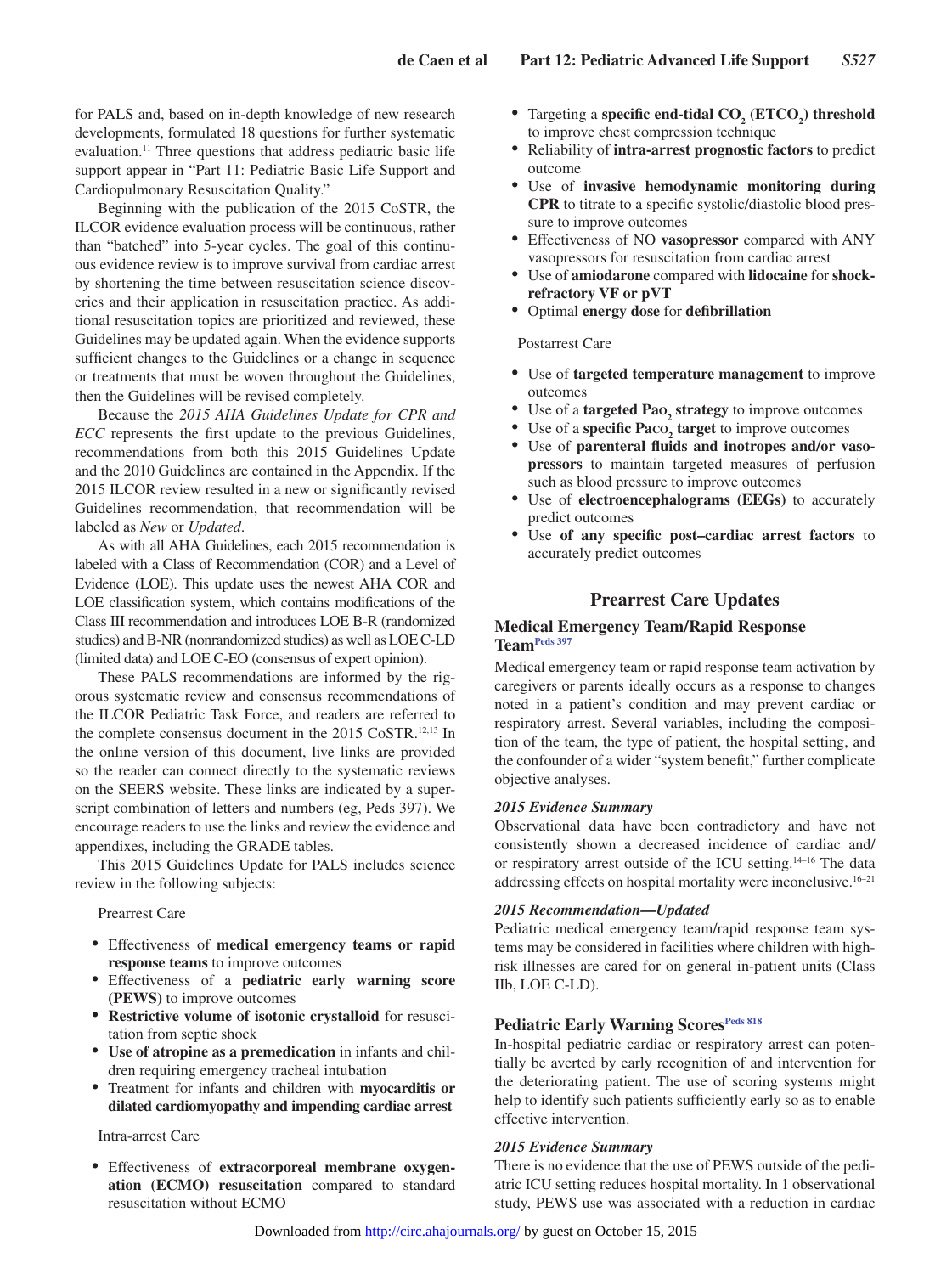arrest rate when used in a single hospital with an established medical emergency team system.22

#### *2015 Recommendation—New*

The use of PEWS may be considered, but its effectiveness in the in-hospital setting is not well established (Class IIb, LOE C-LD).

## Fluid Resuscitation in Septic Shock<sup>Peds 545</sup>

This update regarding intravenous fluid resuscitation in infants and children in septic shock in all settings addressed 2 specific therapeutic elements: (1) Withholding the use of bolus fluids was compared with the use of bolus fluids, and (2) noncrystalloid was compared with crystalloid fluids.

Early and rapid administration of intravenous fluid to reverse decompensated shock, and to prevent progression from compensated to decompensated shock, has been widely accepted based on limited observational studies.23 Mortality from pediatric sepsis has declined in recent years, during which guidelines and publications have emphasized the role of early rapid fluid administration (along with early antibiotic and vasopressor therapy, and careful cardiovascular monitoring) in treating septic shock.24,25 Since the 2010 Guidelines, a large randomized controlled trial of fluid resuscitation in pediatric severe febrile illness in a resource-limited setting found intravenous fluid boluses to be harmful.<sup>26</sup> This new information, contradicting long-held beliefs and practices, prompted careful analysis of the effect of fluid resuscitation on many outcomes in specific infectious illnesses.

#### *2015 Evidence Summary*

Specific infection-related shock states appear to behave differently with respect to fluid bolus therapy. Evidence was not considered to be specific to a particular setting, after determining that "resource-limited setting" is difficult to define and can vary greatly even within individual health systems and small geographic regions.

The evidence regarding the impact of restricting fluid boluses during resuscitation on outcomes in pediatric septic shock is summarized in Figure 1. There were no studies for many specific combinations of presenting illness and outcome. In the majority of scenarios, there was no benefit to restricting fluid boluses during resuscitation.

The most important exception is that in 1 large study, restriction of fluid boluses conveyed a benefit for survival to both 48 hours and 4 weeks after presentation. This study was conducted in sub-Saharan Africa, and inclusion criteria were severe febrile illness complicated by impaired consciousness (prostration or coma), respiratory distress (increased work of breathing), or both, and with impaired perfusion, as evidenced by 1 or more of the following: a capillary refill time of 3 or more seconds, lower limb temperature gradient, weak radialpulse volume, or severe tachycardia. In this study, administration of 20 mL/kg or 40 mL/kg in the first hour was associated with decreased survival compared with the use of maintenance fluids alone.<sup>26</sup> Therefore, it appears that in this specific patient population, where critical care resources including inotropic and mechanical ventilator support were limited, bolus fluid therapy resulted in higher mortality.

The use of noncrystalloid fluid was compared with crystalloid fluid for the same diseases and outcomes listed in the preceding paragraph.26–32 Evidence is summarized in Figure 2. In most scenarios, there was no benefit to noncrystalloids over crystalloids. In patients with Dengue shock, a benefit was conferred in using noncrystalloid compared with crystalloid fluid for the outcome of time to resolution of shock.<sup>31</sup>

## *2015 Recommendations—New*

Administration of an initial fluid bolus of 20 mL/kg to infants and children with shock is reasonable, including those with conditions such as severe sepsis (Class IIa, LOE C-LD), severe malaria and Dengue (Class IIb, LOE B-R). When caring for children with severe febrile illness (such as those included in the FEAST trial<sup>26</sup>) in settings with limited access to critical care resources (ie, mechanical ventilation and inotropic support), administration of bolus intravenous fluids should be undertaken with extreme caution because it may be harmful (Class IIb, LOE B-R). Providers should reassess the patient after every fluid bolus (Class I, LOE C-EO).

Either isotonic crystalloids or colloids can be effective as the initial fluid choice for resuscitation (Class IIa, LOE B-R).

This recommendation takes into consideration the important work of Maitland et al,<sup>26</sup> which found that fluid boluses as part of resuscitation are not safe for all patients in all settings. This

|                                                                         | <b>Studies</b>                        | Survival to<br><b>Hospital</b><br><b>Discharge</b> | <b>Need for</b><br><b>Transfusion</b><br>or Diuretics | <b>Need for</b><br><b>Rescue Fluid</b> | <b>Mechanical</b><br><b>Ventilation or</b><br><b>Vasopressor</b> | Time to<br><b>Resolution of</b><br>Shock | <b>Total IV</b><br><b>Fluids</b> |
|-------------------------------------------------------------------------|---------------------------------------|----------------------------------------------------|-------------------------------------------------------|----------------------------------------|------------------------------------------------------------------|------------------------------------------|----------------------------------|
| Severe sepsis/<br>septic shock                                          | Santhanam<br>2008:<br>Carcillo 1991   | No Benefit                                         | No Benefit                                            | No Studies<br>Available                | No Benefit                                                       | No Benefit                               | No Studies<br>Available          |
| Severe<br>malaria                                                       | Maitland<br>2005:<br>Maitland<br>2005 | No Benefit                                         | No Benefit                                            | Harm                                   | <b>No Studies</b><br>Available                                   | No Benefit                               | No Benefit                       |
| Severe febrile<br>illness with<br>some but not<br>all signs of<br>shock | Maitland<br>2011:<br>Maitland<br>2013 | Benefit                                            | No Benefit                                            | <b>No Studies</b><br>Available         | <b>No Studies</b><br>Available                                   | Harm                                     | No Benefit                       |

Figure 1. Evidence for the use of restrictive volume of intravenous fluid resuscitation, compared with unrestrictive volume, by presenting illness and outcome. *Benefit* indicates that studies show a benefit to restricting fluid volume, *No Benefit* indicates that there is no benefit to restricting fluid volume, and *Harm* indicates that there is harm associated with restricting fluid volume. *No Studies Available* indicates no studies are available for a particular illness/outcome combination.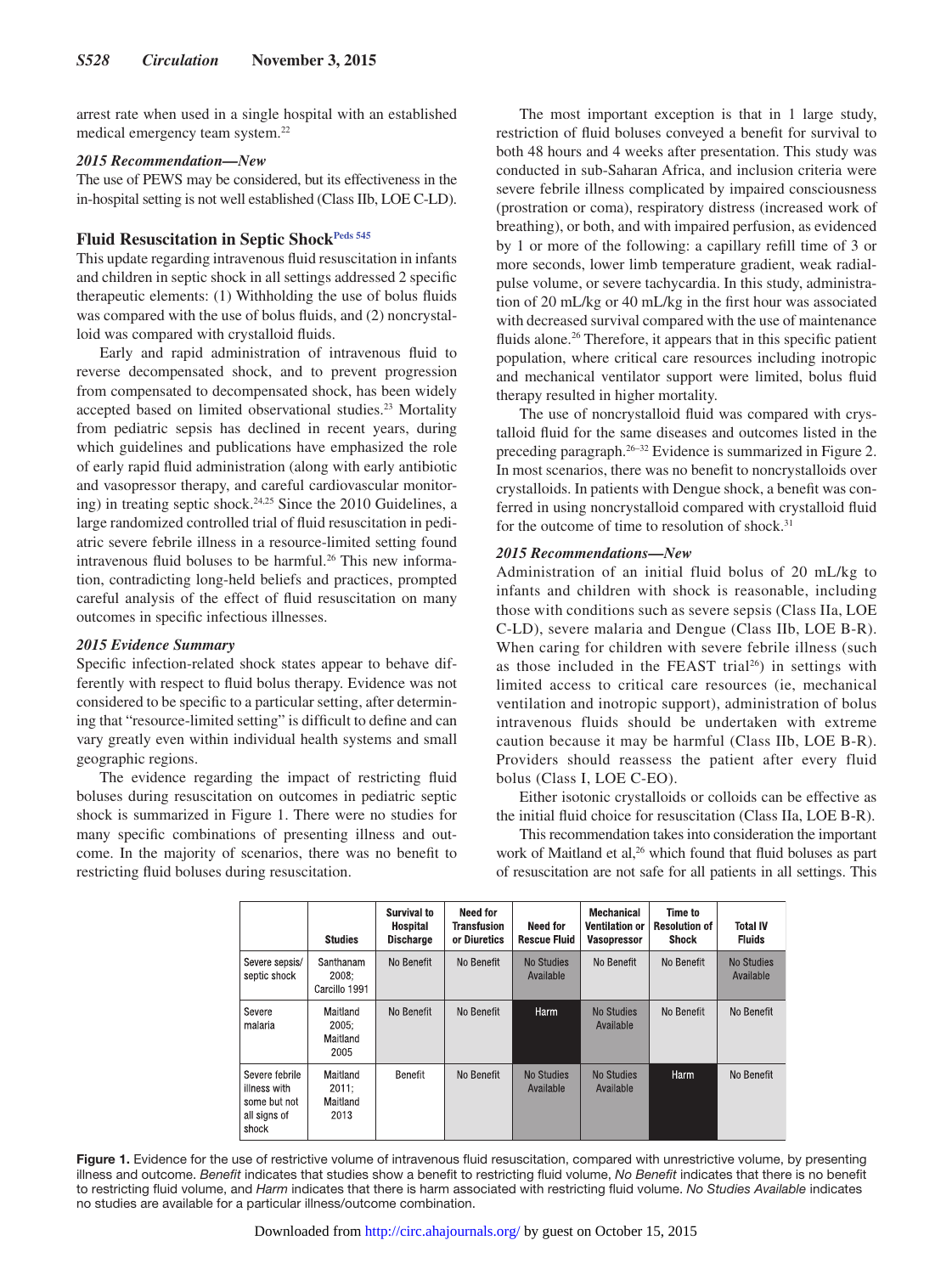|                                                                            | <b>Studies</b>                                              | Survival to<br>Hospital<br><b>Discharge</b> | Need for<br><b>Other</b><br><b>Treatment</b> | <b>Need for</b><br><b>Rescue</b><br><b>Fluid</b> | <b>Mechanical</b><br><b>Ventilation</b><br>0r<br>Vasopres-<br>sor | Time to<br><b>Resolution</b><br>of Shock | <b>Total IV</b><br><b>Fluids</b> | <b>Hospital</b><br><b>Duration</b><br>of Stay |
|----------------------------------------------------------------------------|-------------------------------------------------------------|---------------------------------------------|----------------------------------------------|--------------------------------------------------|-------------------------------------------------------------------|------------------------------------------|----------------------------------|-----------------------------------------------|
| Severe<br>sepsis/<br>septic shock                                          | Upadhyay<br>2005                                            | No Benefit                                  | No Benefit                                   | <b>No Studies</b><br>Available                   | No Benefit                                                        | No Benefit                               | <b>No Studies</b><br>Available   | <b>No Studies</b><br>Available                |
| Severe<br>malaria                                                          | Maitland<br>2003:<br>Maitland<br>2005                       | <b>No Studies</b><br>Available              | No Benefit                                   | <b>No Studies</b><br>Available                   | <b>No Studies</b><br>Available                                    | No Benefit                               | <b>No Studies</b><br>Available   | <b>No Studies</b><br>Available                |
| Dengue<br>shock                                                            | Cifra 2003;<br>Dung 1999;<br>Ngo 2001;<br><b>Wills 2005</b> | No Benefit                                  | No Benefit                                   | No Benefit                                       | <b>No Studies</b><br>Available                                    | Benefit                                  | No Benefit                       | No Benefit                                    |
| Severe<br>febrile<br>illness with<br>some but<br>not all signs<br>of shock | Maitland<br>2011                                            | No Benefit                                  | No Benefit                                   | No Benefit                                       | <b>No Studies</b><br>Available                                    | No Benefit                               | No Benefit                       | <b>No Studies</b><br>Available                |

**Figure 2.** Evidence for the use of noncrystalloid intravenous fluid resuscitation, compared with crystalloid, by presenting illness and outcome. *Benefit* indicates that studies show a benefit to the use of noncrystalloid intravenous fluid resuscitation compared with crystalloid, and *No Benefit* indicates that there is no benefit to the use of noncrystalloid intravenous fluid resuscitation compared with crystalloid. *No Studies Available* indicates no studies are available for a particular illness/outcome combination.

study showed that the use of fluid boluses as part of resuscitation increased mortality in a specific population in a resource-limited setting, without access to some critical care interventions such as mechanical ventilation and inotrope support.

The spirit of this recommendation is a continued emphasis on fluid resuscitation for both compensated (detected by physical examination) and decompensated (hypotensive) septic shock. Moreover, emphasis is also placed on the use of individualized patient evaluation before the administration of intravenous fluid boluses, including physical examination by a clinician and frequent reassessment to determine the appropriate volume of fluid resuscitation. The clinician should also integrate clinical signs with patient and locality-specific information about prevalent diseases, vulnerabilities (such as severe anemia and malnutrition), and available critical care resources.

## **Atropine for Premedication During Emergency Intubation[Peds 821](https://volunteer.heart.org/apps/pico/Pages/PublicComment.aspx?q=821)**

Bradycardia commonly occurs during emergency pediatric intubation, resulting from hypoxia/ischemia, as a vagal response to laryngoscopy, as a reflex response to positive pressure ventilation, or as a pharmacologic effect of some drugs (eg, succinylcholine or fentanyl). Practitioners have often tried to blunt this bradycardia with prophylactic premedication with atropine.

#### *2015 Evidence Summary*

The evidence regarding the use of atropine during emergency intubation has largely been observational, including extrapolation from experience with elective intubation in the operating suite. More recent in-hospital literature involves larger case series of critically ill neonates, infants, and children undergoing emergency intubation.33–35

There is no evidence that preintubation use of atropine improves survival or prevents cardiac arrest in infants and children. Observational data suggest that it increases the likelihood of survival to ICU discharge in children older than 28 days.33 Evidence is conflicting as to whether preintubation atropine administration reduces the incidence of arrhythmias or postintubation shock.34,35

In past Guidelines, a minimum atropine dose of 0.1 mg IV was recommended after a report of paradoxical bradycardia observed in very small infants who received very low atropine doses.36 However, in 2 of the most recent case series cited above, preintubation doses of 0.02 mg/kg, with no minimum dose, were shown to be effective.<sup>33,34</sup>

#### *2015 Recommendations—New*

The available evidence does not support the routine use of atropine preintubation of critically ill infants and children. It may be reasonable for practitioners to use atropine as a premedication in specific emergency intubations when there is higher risk of bradycardia (eg, when giving succinylcholine as a neuromuscular blocker to facilitate intubation) (Class IIb, LOE C-LD). A dose of 0.02 mg/kg of atropine with no minimum dose may be considered when atropine is used as a premedication for emergency intubation (Class IIb, LOE C-LD). This new recommendation applies only to the use of atropine as a premedication for infants and children during emergency intubation.

## **Prearrest Care of Infants and Children With Dilated Cardiomyopathy or Myocarditi[sPeds 819](https://volunteer.heart.org/apps/pico/Pages/PublicComment.aspx?q=819)**

Optimal care of a critically ill infant or child with dilated cardiomyopathy or myocarditis should avert cardiac arrest. While significant global experience exists with the care of these patients, the evidence base is limited. The ILCOR systematic review ultimately restricted its analysis to patients with myocarditis and did not include the use of ventricular assist devices.

#### *2015 Evidence Summary*

No literature was identified evaluating best prearrest management strategies (including anesthetic technique) for infants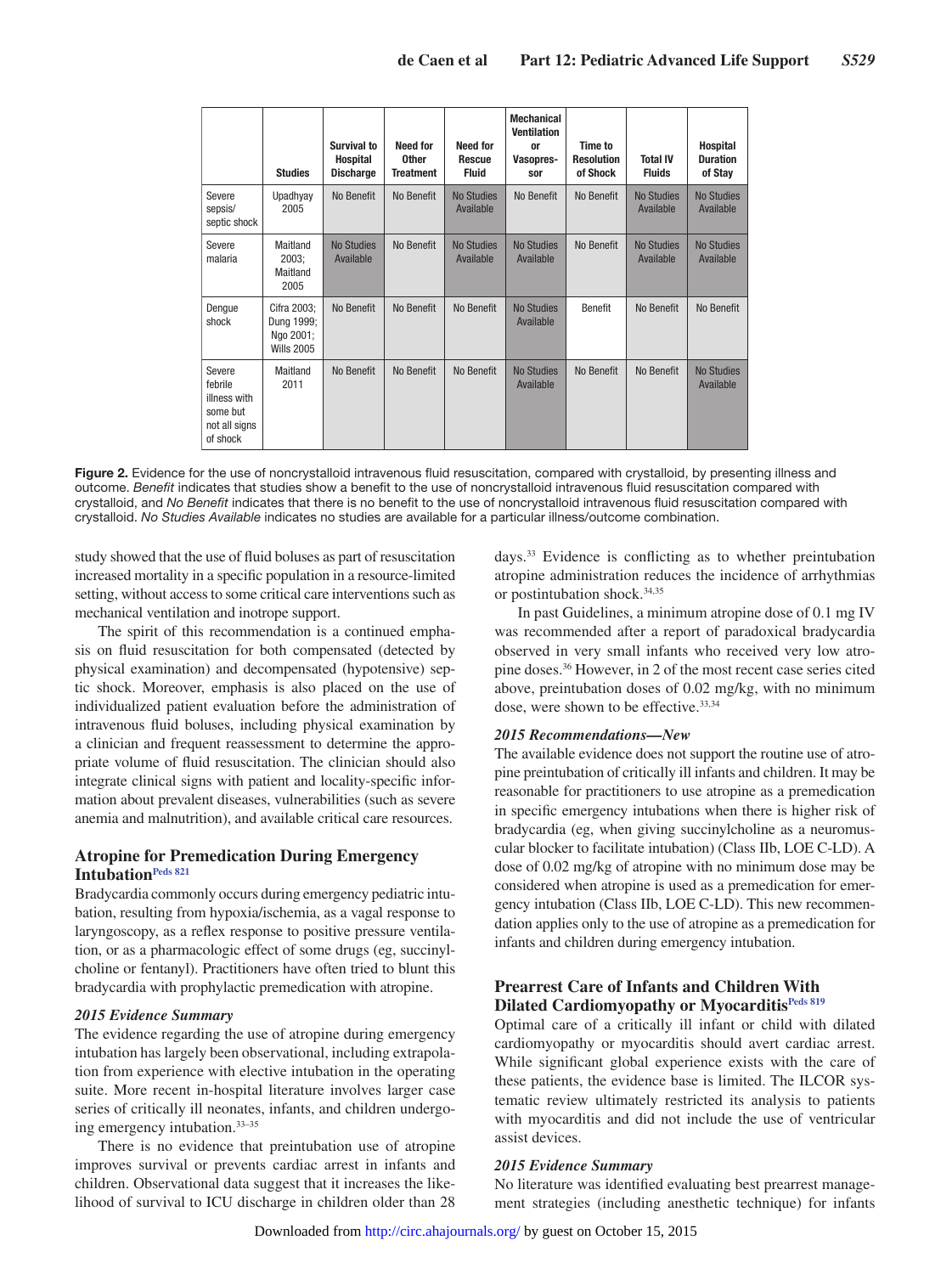and children with dilated cardiomyopathy or myocarditis. Limited observational data support the pre–cardiac arrest use of ECMO in children with acute fulminant myocarditis.37

#### *2015 Recommendation—New*

Venoarterial ECMO use may be considered in patients with acute fulminant myocarditis who are at high risk of imminent cardiac arrest (Class IIb, LOE C-EO). Optimal outcomes from ECMO are achieved in settings with existing ECMO protocols, expertise, and equipment.

## **Intra-arrest Care Updates**

## **Extracorporeal CPR for In-Hospital Pediatric Cardiac Arrest<sup>Peds 407</sup>**

The 2010 AHA PALS Guidelines suggested the use of ECMO when dealing with pediatric cardiac arrest refractory to conventional interventions and when managing a reversible underlying disease process. Pediatric OHCA was not considered for the 2015 ILCOR systematic review.

## *2015 Evidence Summary*

Evidence from 4 observational studies of pediatric IHCA has shown no overall benefit to the use of CPR with ECMO (ECPR) compared to CPR without ECMO.38–41 Observational data from a registry of pediatric IHCA showed improved survival to hospital discharge with the use of ECPR in patients with surgical cardiac diagnoses.42 For children with underlying cardiac disease, when ECPR is initiated in a critical care setting, long-term survival has been reported even after more than 50 minutes of conventional CPR.43 When ECPR is used during cardiac arrest, the outcome for children with underlying cardiac disease is better than for those with noncardiac disease.<sup>44</sup>

#### *2015 Recommendation—New*

ECPR may be considered for pediatric patients with cardiac diagnoses who have IHCA in settings with existing ECMO protocols, expertise, and equipment (Class IIb, LOE C-LD).

## **End-Tidal CO<sub>2</sub> Monitoring to Guide CPR Qualit[yPeds 827](https://volunteer.heart.org/apps/pico/Pages/PublicComment.aspx?q=827)**

High-quality CPR is associated with improved outcomes after cardiac arrest. Animal data support a direct association between  $ETCO<sub>2</sub>$  and cardiac output. Capnography is used during pediatric cardiac arrest to monitor for ROSC as well as CPR quality. The 2010 Guidelines recommended that if the partial pressure of  $ETCO<sub>2</sub>$  is consistently less than 15 mm Hg, efforts should focus on improving CPR quality, particularly improving chest compressions and ensuring that the victim does not receive excessive ventilation.

#### *2015 Evidence Summary*

There is no pediatric evidence that  $ETCO<sub>2</sub>$  monitoring improves outcomes from cardiac arrest. One pediatric animal study showed that  $ETCO_2$ -guided chest compressions are as effective as standard chest compressions optimized by marker, video, and verbal feedback for achieving ROSC.<sup>45</sup> A recent study in adults found that  $ETCO<sub>2</sub>$  values generated during CPR were significantly associated with chest compression depth and ventilation rate.46

## *2015 Recommendation—New*

 $ETCO<sub>2</sub>$  monitoring may be considered to evaluate the quality of chest compressions, but specific values to guide therapy have not been established in children (Class IIb, LOE C-LD).

## **Intra-arrest Prognostic Factors for Cardiac Arrest[Peds 814](https://volunteer.heart.org/apps/pico/Pages/PublicComment.aspx?q=814)**

Accurate and reliable prognostication during pediatric cardiac arrest would allow termination of CPR in patients where CPR is futile, while encouraging continued CPR in patients with a potential for good recovery.

## *2015 Evidence Summary*

For infants and children with OHCA, age less than 1 year, $5,47$  longer durations of cardiac arrest $48-50$  and presentation with a nonshockable as opposed to a shockable rhythm5,47,49 are all predictors of poor patient outcome. For infants and children with IHCA, negative predictive factors include age greater than 1 year<sup>3</sup> and longer durations of cardiac arrest.3,51–53 The evidence is contradictory as to whether a nonshockable (as opposed to shockable) initial cardiac arrest rhythm is a negative predictive factor in the in-hospital setting.3,54,55

## *2015 Recommendation—New*

Multiple variables should be used when attempting to prognosticate outcomes during cardiac arrest (Class I, LOE C-LD). Although there are factors associated with better or worse outcomes, no single factor studied predicts outcome with sufficient accuracy to recommend termination or continuation of CPR.

## **Invasive Hemodynamic Monitoring During CPR[Peds 826](https://volunteer.heart.org/apps/pico/Pages/PublicComment.aspx?q=826)**

Children often have cardiac arrests in settings where invasive hemodynamic monitoring already exists or is rapidly obtained. If a patient has an indwelling arterial catheter, the waveform can be used as feedback to evaluate chest compressions.

#### *2015 Evidence Summary*

Adjusting chest compression technique to a specific systolic blood pressure target has not been studied in humans. Two randomized controlled animal studies showed increased likelihood of ROSC and survival to completion of experiment with the use of invasive hemodynamic monitoring.<sup>56,57</sup>

#### *2015 Recommendation—New*

For patients with invasive hemodynamic monitoring in place at the time of cardiac arrest, it may be reasonable for rescuers to use blood pressure to guide CPR quality (Class IIb, LOE C-EO). Specific target values for blood pressure during CPR have not been established in children.

## **Vasopressors During Cardiac Arrest[Peds 424](https://volunteer.heart.org/apps/pico/Pages/PublicComment.aspx?q=424)**

During cardiac arrest, vasopressors are used to restore spontaneous circulation by optimizing coronary perfusion and to help maintain cerebral perfusion. However, they also cause intense vasoconstriction and increase myocardial oxygen consumption, which might be detrimental.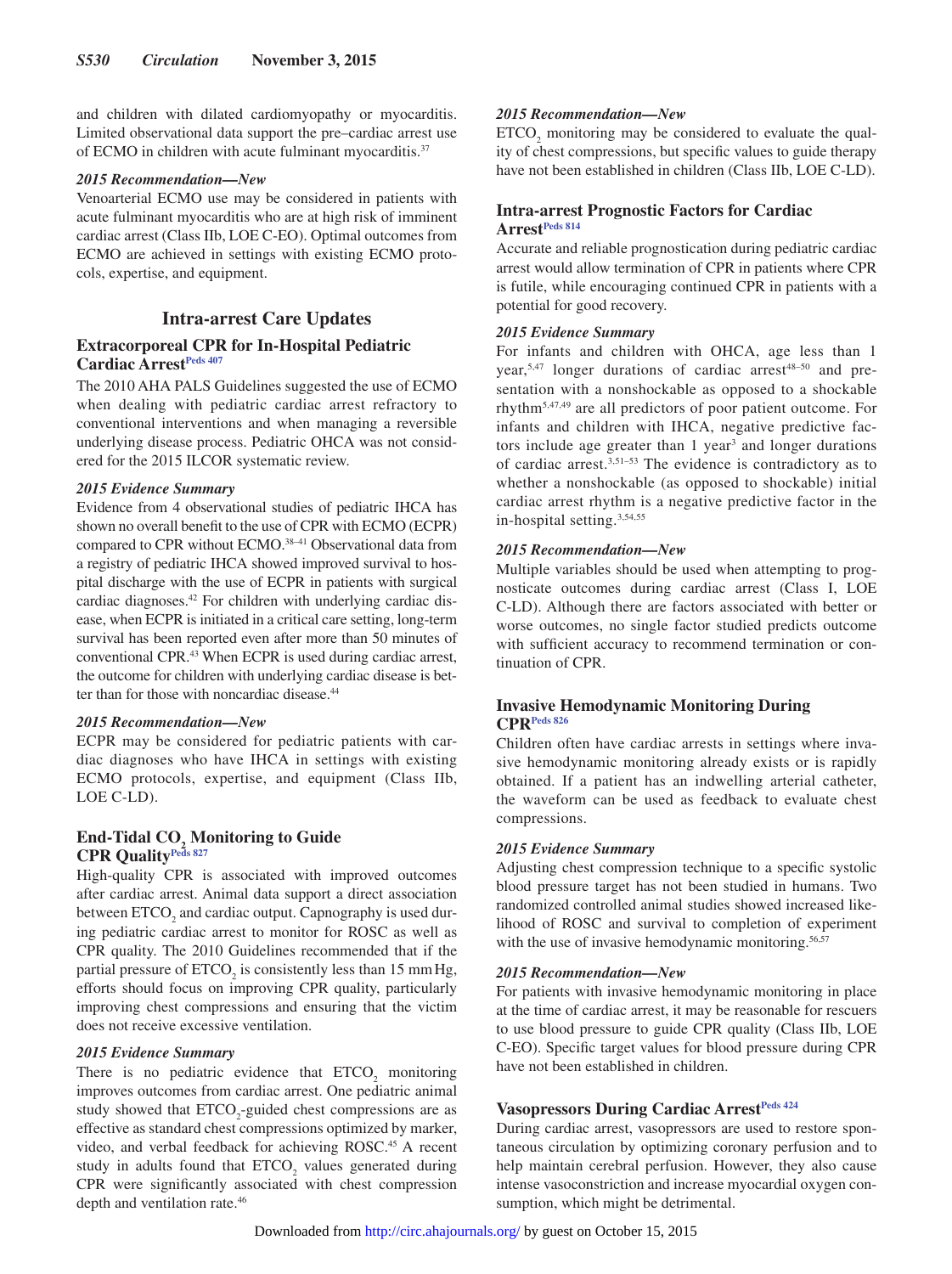## *2015 Evidence Summary*

There are no pediatric studies that demonstrate the effectiveness of any vasopressors (epinephrine, or combination of vasopressors) in cardiac arrest. Two pediatric observational out-ofhospital studies<sup>58,59</sup> had too many confounders to determine if vasopressors were beneficial. One adult OHCA randomized controlled trial<sup>60</sup> showed epinephrine use was associated with increased ROSC and survival to hospital admission but no improvement in survival to hospital discharge.

#### *2015 Recommendation—New*

It is reasonable to administer epinephrine in pediatric cardiac arrest (Class IIa, LOE C-LD).

## **Amiodarone and Lidocaine for Shock-Refractory VF and pVT[Peds 825](https://volunteer.heart.org/apps/pico/Pages/PublicComment.aspx?q=825)**

The 2005 and 2010 Guidelines recommended administering amiodarone in preference to lidocaine for the management of VF or pVT. This recommendation was based predominantly on pediatric case series or extrapolation from adult studies that used short-term outcomes.

#### *2015 Evidence Summary*

New pediatric observational data<sup>61</sup> showed improved ROSC with the use of lidocaine as compared with amiodarone. Use of lidocaine compared with no lidocaine was significantly associated with an increased likelihood of ROSC. The same study did not show an association between lidocaine or amiodarone use and survival to hospital discharge.

#### *2015 Recommendation—New*

For shock-refractory VF or pVT, either amiodarone or lidocaine may be used (Class IIb, LOE C-LD).

The Pediatric Cardiac Arrest Algorithm (Figure 3) reflects this change.

#### **Energy Doses for Defibrillation**Peds 405

The 2015 ILCOR systematic review addressed the dose of energy for pediatric manual defibrillation during cardiac arrest. Neither the energy dose specifically related to automated external defibrillators, nor the energy dose for cardioversion was evaluated in this evidence review.

#### *2015 Evidence Summary*

Two small case series demonstrated termination of VF/pVT with either 2 J/kg<sup>62</sup> or 2 to 4 J/kg.<sup>63</sup> In 1 observational study of IHCA,64 a higher initial energy dose of more than 3 to 5 J/kg was less effective than 1 to 3 J/kg in achieving ROSC. One small observational study of IHCA<sup>65</sup> showed no benefit in achieving ROSC with a specific energy dose for initial defibrillation. Three small observational studies of IHCA and OHCA63,65,66 showed no survival to discharge advantage of any energy dose compared with 2 to 4 J/kg for initial defibrillation.

#### *2015 Recommendations—Updated*

It is reasonable to use an initial dose of 2 to 4 J/kg of monophasic or biphasic energy for defibrillation (Class IIa, LOE C-LD), but for ease of teaching, an initial dose of 2 J/kg may be considered (Class IIb, LOE C-EO). For refractory VF, it is reasonable to increase the dose to 4 J/kg (Class IIa, LOE C-LD). For subsequent energy levels, a dose of 4 J/kg may be reasonable and higher energy levels may be considered, though not to exceed 10 J/kg or the adult maximum dose (Class IIb, LOE C-LD).

## **Postarrest Care Updates**

## **Post–Cardiac Arrest Temperature Management[Peds 387](https://volunteer.heart.org/apps/pico/Pages/PublicComment.aspx?q=387)**

Data suggest that fever after pediatric cardiac arrest is common and is associated with poor outcomes.<sup>67</sup> The 2010 AHA PALS Guidelines suggested a role for targeted temperature management after pediatric cardiac arrest (fever control for all patients, therapeutic hypothermia for some patients), but the recommendations were based predominantly on extrapolation from adult and asphyxiated newborn data.

#### *2015 Evidence Summary*

A large multi-institutional, prospective, randomized study of pediatric patients (aged 2 days to 18 years) with OHCA found no difference in survival with good functional outcome at 1 year and no additional complications in comatose patients who were treated with therapeutic hypothermia (32°C to 34°C), compared to those treated with normothermia (36°C to 37.5°C).68 Observational data of pediatric patients resuscitated from IHCA or OHCA69,70 have also shown that ICU duration of stay, neurologic outcomes, and mortality are unchanged with the use of therapeutic hypothermia. Only 1 small study of therapeutic hypothermia in survivors of pediatric asphyxial cardiac arrest $71$  showed an improvement in mortality at hospital discharge, but with no difference in neurologic outcomes. Results are pending from a large multicenter randomized controlled trial of targeted temperature management for pediatric patients with IHCA (see Therapeutic Hypothermia After Cardiac Arrest website: [www.THAPCA.org\)](https://www.THAPCA.org).

#### *2015 Recommendations—New*

For infants and children remaining comatose after OHCA, it is reasonable either to maintain 5 days of continuous normothermia (36°C to 37.5°C) or to maintain 2 days of initial continuous hypothermia (32°C to 34°C) followed by 3 days of continuous normothermia (Class IIa, LOE B-R). Continuous measurement of temperature during this time period is recommended (Class I, LOE B-NR).

For infants and children remaining comatose after IHCA, there is insufficient evidence to recommend cooling over normothermia.

Fever (temperature 38°C or higher) should be aggressively treated after ROSC (Class I, LOE B-NR).

## Post-Cardiac Arrest Oxygenation<sup>Peds 544</sup>

Animal studies suggest that elevated levels of tissue  $Po_2$  after ROSC (hyperoxia) contribute to oxidative stress that may potentiate the postresuscitation syndrome, while some adult studies show associations between hyperoxemia and increased mortality.<sup>72,73</sup>

#### *2015 Evidence Summary*

Three small observational studies of pediatric IHCA and OHCA survivors<sup>74-76</sup> did not show an association between elevated  $Pao_2$  and outcome. In a larger observational study of 1427 pediatric IHCA and OHCA victims who survived to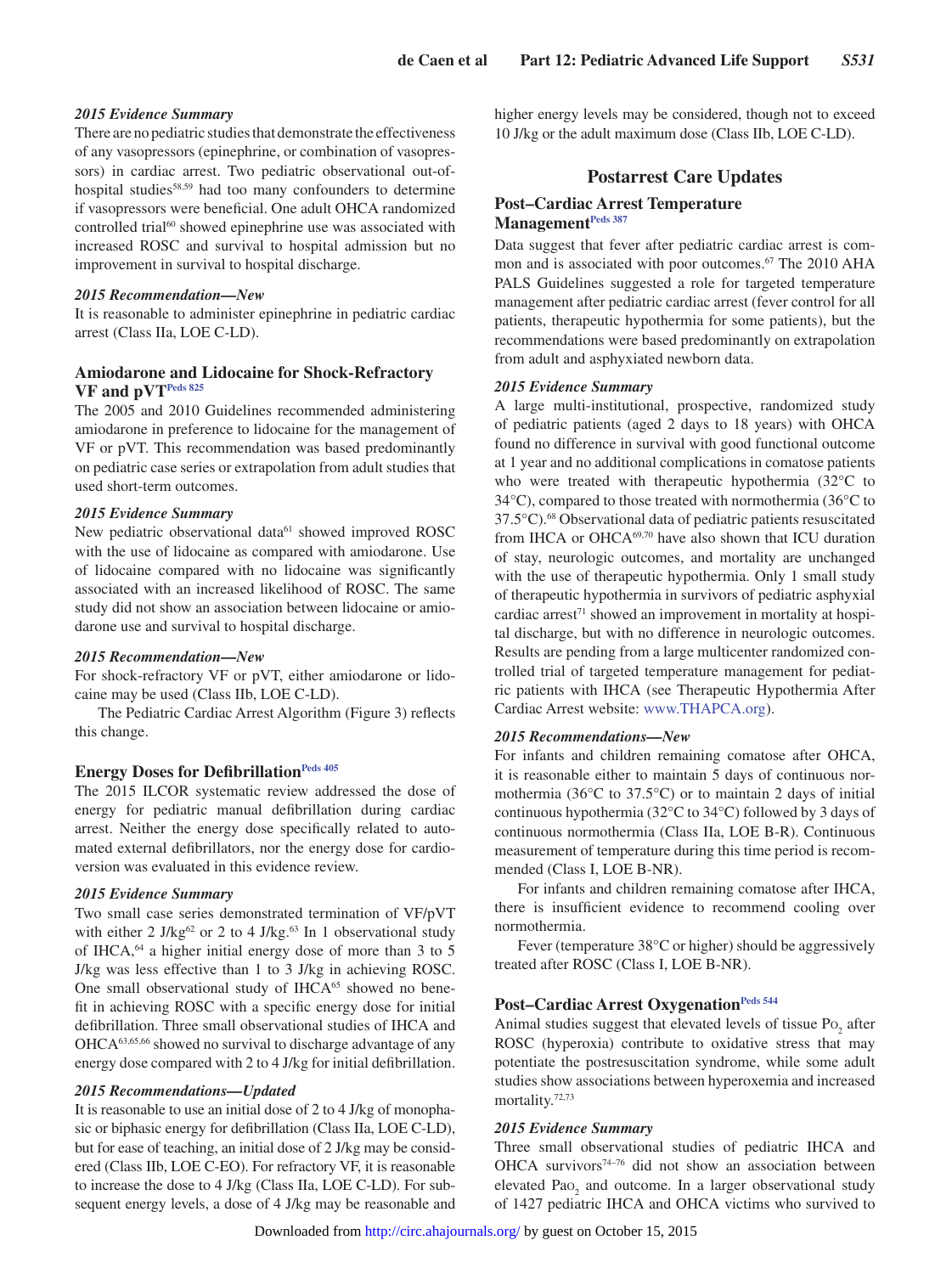#### Pediatric Cardiac Arrest Algorithm—2015 Update



**Figure 3.** Pediatric Cardiac Arrest Algorithm—2015 Update.

pediatric ICU admission,<sup>77</sup> after adjustment of confounders, the presence of normoxemia (defined as a  $PaO<sub>2</sub>$  60 mm Hg or greater and less than 300 mmHg) when compared with hyperoxemia (Pao<sub>2</sub> greater than 300 mmHg) after ROSC was associated with improved survival to pediatric ICU discharge.

#### *2015 Recommendations—New*

It may be reasonable for rescuers to target normoxemia after ROSC (Class IIb, LOE B-NR). Because an arterial oxyhemoglobin saturation of 100% may correspond to a Pao<sub>2</sub> anywhere between 80 and approximately 500 mmHg, it may be reasonable—when the necessary equipment is available—for rescuers to wean oxygen to target an oxyhemoglobin saturation of less than 100%, but 94% or greater. The goal of such an approach is to achieve normoxemia while ensuring that hypoxemia is strictly avoided. Ideally, oxygen is titrated to a value appropriate to the specific patient condition.

## $\textbf{Post--Cardiac~Arrest~Paco}_{2}^{\text{Peds~815}}$

Cerebral vascular autoregulation may be abnormal after ROSC. Adult data show an association between post-ROSC hypocapnia and worse patient outcomes.78,79 In other types of pediatric brain injury, hypocapnia is associated with worse clinical outcomes.80–83

#### *2015 Evidence Summary*

There were no studies in children after cardiac arrest specifically comparing ventilation with a predetermined  $Paco_2$  target. One small observational study of both pediatric IHCA and OHCA74 demonstrated no association between hypercapnia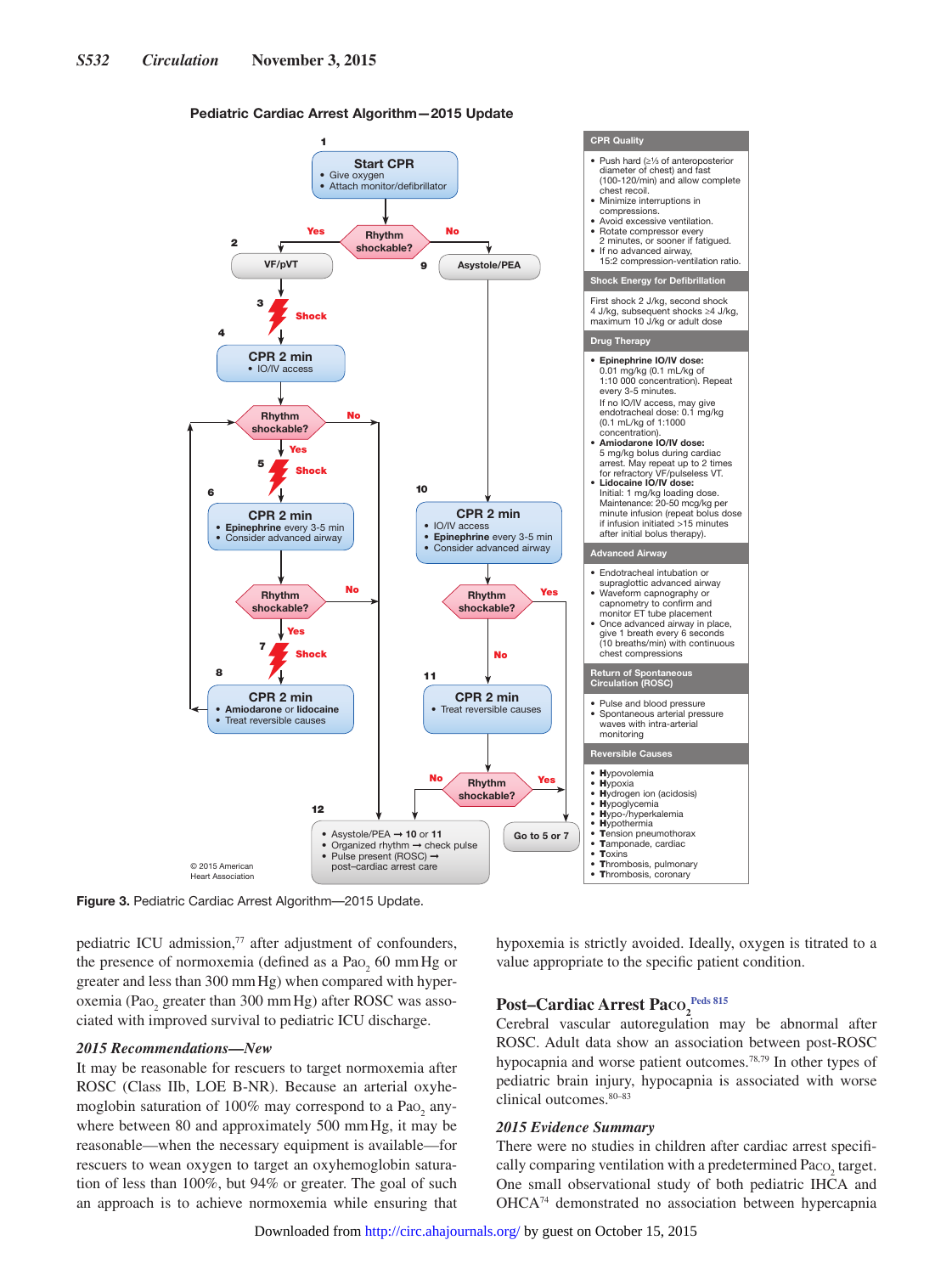(Paco<sub>2</sub> greater than 50 mm Hg) or hypocapnia (Paco<sub>2</sub> less than 30 mmHg) and outcome. However, in an observational study of pediatric IHCA,<sup>76</sup> hypercapnia (Paco<sub>2</sub> 50 mm Hg or greater) was associated with worse survival to hospital discharge.

#### *2015 Recommendation—New*

It is reasonable for practitioners to target a  $\text{Paco}_{2}$  after ROSC that is appropriate to the specific patient condition, and limit exposure to severe hypercapnia or hypocapnia (Class IIb, LOE C-LD).

## Post-Cardiac Arrest Fluids and Inotropes<sup>Peds 820</sup>

Myocardial dysfunction and vascular instability are common after resuscitation from cardiac arrest.<sup>84–90</sup>

#### *2015 Evidence Summary*

Three small observational studies involving pediatric IHCA and OHCA91–93 demonstrated worse survival to hospital discharge when children were exposed to post-ROSC hypotension. One of these studies<sup>91</sup> associated post-ROSC hypotension (defined as a systolic blood pressure less than fifth percentile for age) after IHCA with lower likelihood of survival to discharge with favorable neurologic outcome. There are no studies evaluating the benefit of specific vasoactive agents after ROSC in infants and children.

#### *2015 Recommendations—New*

After ROSC, we recommend that parenteral fluids and/or inotropes or vasoactive drugs be used to maintain a systolic blood pressure greater than fifth percentile for age (Class I, LOE C-LD). When appropriate resources are available, continuous arterial pressure monitoring is recommended to identify and treat hypotension (Class I, LOE C-EO).

## Postresuscitation Use of EEG for Prognosis<sup>Peds 822</sup>

Early and reliable prognostication of neurologic outcome in pediatric survivors of cardiac arrest is essential to enable effective planning and family support (whether it be to continue or discontinue life-sustaining therapy).

#### *2015 Evidence Summary*

Observational data from 2 small pediatric studies $94,95$  showed that a continuous and reactive tracing on an EEG performed in the first 7 days after cardiac arrest was associated with a significantly higher likelihood of good neurologic outcome at hospital discharge, while an EEG demonstrating a discontinuous or isoelectric tracing was associated with a poorer neurologic outcome at hospital discharge. There are no data correlating EEG findings with neurologic outcome after hospital discharge.

#### *2015 Recommendation—New*

EEGs performed within the first 7 days after pediatric cardiac arrest may be considered in prognosticating neurologic outcome at the time of hospital discharge (Class IIb, LOE C-LD) but should not be used as the sole criterion.

## **Predictive Factors After Cardiac Arrest<sup>Peds 813</sup>**

Several post-ROSC factors have been studied as possible predictors of survival and neurologic outcome after pediatric cardiac arrest. These include pupillary responses, the presence of hypotension, serum neurologic biomarkers, and serum lactate.

#### *2015 Evidence Summary*

Four observational studies supported the use of pupillary reactivity at 12 to 24 hours after cardiac arrest in predicting survival to discharge,  $49,53,95,96$  while 1 observational study found that reactive pupils 24 hours after cardiac arrest were associated with improved survival at 180 days with favorable neurologic outcome.97

Several serum biomarkers of neurologic injury have been considered for their prognostic value. Two small observational studies found that lower neuron-specific enolase and S100B serum levels after arrest were associated with improved survival to hospital discharge and with improved survival with favorable neurologic outcome.97,98

One observational study found that children with lower lactate levels in the first 12 hours after arrest had an improved survival to hospital discharge.<sup>99</sup>

#### *2015 Recommendation—New*

The reliability of any 1 variable for prognostication in children *after* cardiac arrest has not been established. Practitioners should consider multiple factors when predicting outcomes in infants and children who achieve ROSC after cardiac arrest (Class I, LOE C-LD).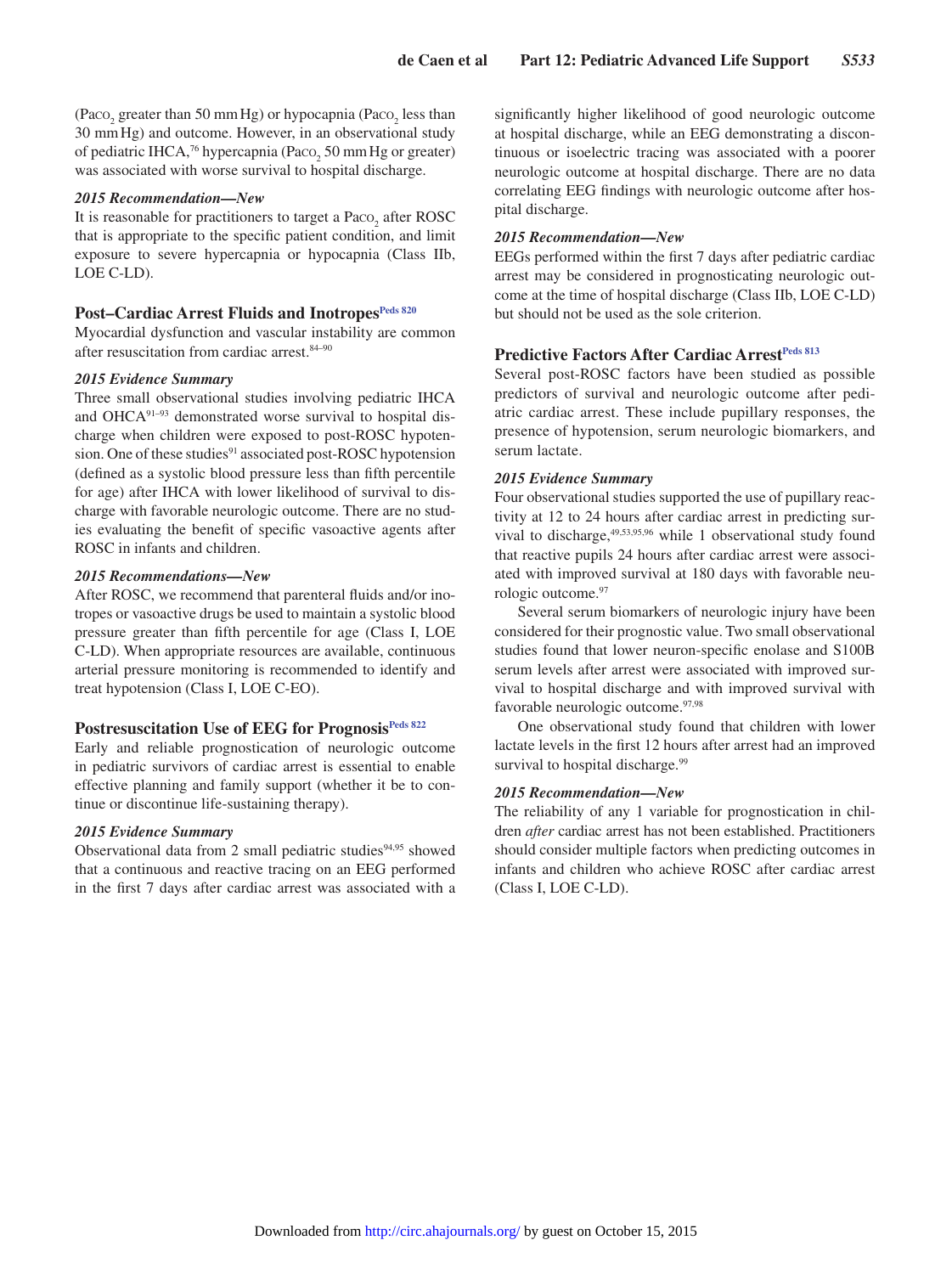## **Disclosures**

#### **Part 12: Pediatric Advanced Life Support: 2015 Guidelines Update Writing Group Disclosures**

| <b>Writing Group</b><br>Member | Employment                                                                                   | Research<br>Grant               | Other<br>Research<br>Support | Speakers'<br>Bureau/Honoraria                                                | <b>Expert Witness</b>                                                               | Ownership<br>Interest | Consultant/<br><b>Advisory Board</b> | Other |
|--------------------------------|----------------------------------------------------------------------------------------------|---------------------------------|------------------------------|------------------------------------------------------------------------------|-------------------------------------------------------------------------------------|-----------------------|--------------------------------------|-------|
| Allan R. de Caen               | University of Alberta Stollery<br>Children's Hospital                                        | None                            | None                         | None                                                                         | None                                                                                | None                  | None                                 | None  |
| Marc D. Berg                   | University of Arizona                                                                        | None                            | None                         | None                                                                         | None                                                                                | None                  | None                                 | None  |
| Leon Chameides                 | <b>Connecticut Children's Medical</b><br>Center                                              | None                            | None                         | None                                                                         | None                                                                                | None                  | None                                 | None  |
| Cheryl K. Gooden               | <b>Mount Sinai Medical Center</b>                                                            | None                            | None                         | None                                                                         | None                                                                                | None                  | None                                 | None  |
| Robert W. Hickey               | Children's Hospital of Pittsburgh                                                            | None                            | None                         | None                                                                         | None                                                                                | None                  | None                                 | None  |
| Halden F. Scott                | Children's Hospital Colorado                                                                 | None                            | None                         | None                                                                         | None                                                                                | None                  | None                                 | None  |
| Robert M. Sutton               | The Children's Hospital of<br>Philadelphia; University of<br>Pennsylvania School of Medicine | NIH <sub>†</sub>                | None                         | <b>Zoll Medical Sales</b><br><b>Meeting Lecture</b><br>(Speaking Honoraria)* | Webber and<br>Gallagher*                                                            | None                  | None                                 | None  |
| Janice A. Tijssen              | <b>London Health Services Center</b>                                                         | AM0S0<br>Opportunities<br>Fund* | None                         | None                                                                         | None                                                                                | None                  | None                                 | None  |
| Alexis Topjian                 | The Children's Hospital of<br>Philadelphia: University of<br>Pennsylvania School of Medicine | $NIH*$                          | None                         | None                                                                         | <b>Expert witness for</b><br>defense and plantiff*                                  | None                  | None                                 | None  |
| Élise W. van der Jagt          | University of Rochester<br><b>School of Medicine</b>                                         | NHLBI*                          | None                         | None                                                                         | None                                                                                | None                  | None                                 | None  |
| <b>Consultants</b>             |                                                                                              |                                 |                              |                                                                              |                                                                                     |                       |                                      |       |
| Ricardo A. Samson              | The University of Arizona                                                                    | None                            | None                         | None                                                                         | None                                                                                | None                  | American Heart None<br>Association+  |       |
| Stephen M.<br>Schexnayder      | University of Arkansas;<br>Arkansas Children's Hospital                                      | None                            | None                         | None                                                                         | Arkansas Dept. of<br>Human Services*:<br>Lewis Thomason*:<br>University of Chicago* | None                  | American Heart<br>Association+       | None  |

This table represents the relationships of writing group members that may be perceived as actual or reasonably perceived conflicts of interest as reported on the Disclosure Questionnaire, which all members of the writing group are required to complete and submit. A relationship is considered to be "significant" if (a) the person receives \$10 000 or more during any 12-month period, or 5% or more of the person's gross income; or (b) the person owns 5% or more of the voting stock or share of the entity, or owns \$10 000 or more of the fair market value of the entity. A relationship is considered to be "modest" if it is less than "significant" under the preceding definition.

\*Modest.

†Significant.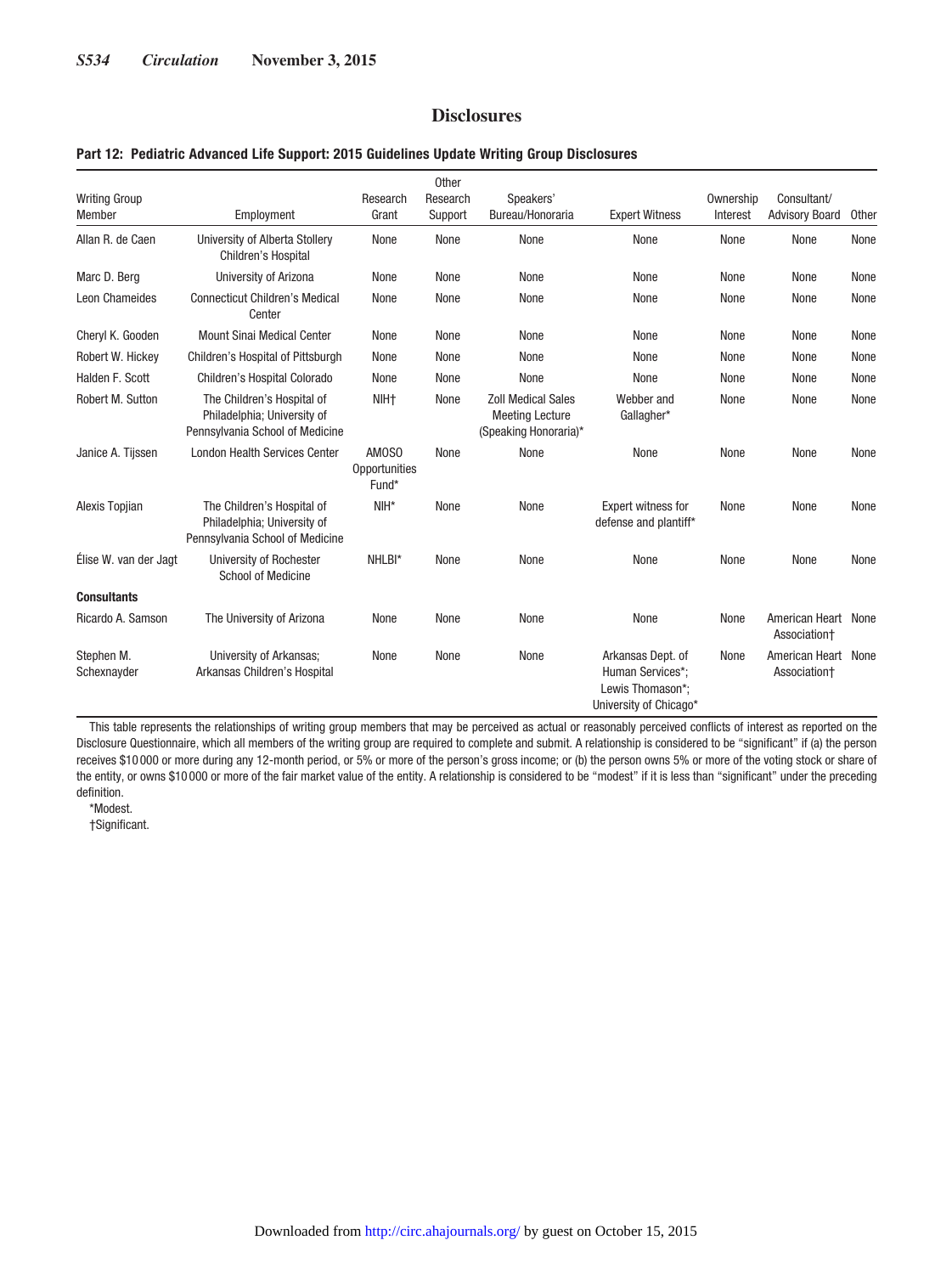# **Appendix**

## **2015 Guidelines Update: Part 12 Recommendations**

| Year Last<br>Reviewed | Topic                          | Recommendation                                                                                                                                                                                                                                                                                                                                                                                      | Comments         |
|-----------------------|--------------------------------|-----------------------------------------------------------------------------------------------------------------------------------------------------------------------------------------------------------------------------------------------------------------------------------------------------------------------------------------------------------------------------------------------------|------------------|
| 2015                  | <b>Prearrest Care Updates</b>  | Pediatric medical emergency team/rapid response team systems may be considered in<br>facilities where children with high-risk illnesses are cared for on general in-patient units (Class<br>IIb, LOE C-LD).                                                                                                                                                                                         | updated for 2015 |
| 2015                  | <b>Prearrest Care Updates</b>  | The use of PEWS may be considered, but its effectiveness in the in-hospital setting is not well<br>established (Class IIb, LOE C-LD).                                                                                                                                                                                                                                                               | new for 2015     |
| 2015                  | <b>Prearrest Care Updates</b>  | Administration of an initial fluid bolus of 20 mL/kg to infants and children with shock is<br>reasonable, including those with conditions such as severe sepsis (Class IIa, LOE C-LD),<br>malaria and Denque (Class IIb, LOE B-R).                                                                                                                                                                  | new for 2015     |
| 2015                  | <b>Prearrest Care Updates</b>  | When caring for children with severe febrile illness (such as those included in the FEAST<br>trial), in settings with limited access to critical care resources (ie mechanical ventilation<br>and inotropic support), administration of bolus intravenous fluids should be undertaken with<br>extreme caution because it may be harmful (Class IIb, LOE B-R).                                       | new for 2015     |
| 2015                  | <b>Prearrest Care Updates</b>  | Providers should reassess the patient after every fluid bolus (Class I, LOE C-EO).                                                                                                                                                                                                                                                                                                                  | new for 2015     |
| 2015                  | <b>Prearrest Care Updates</b>  | Either isotonic crystalloids or colloids can be effective as the initial fluid choice for<br>resuscitation (Class IIa, LOE B-R).                                                                                                                                                                                                                                                                    | new for 2015     |
| 2015                  | <b>Prearrest Care Updates</b>  | The available evidence does not support the routine use of atropine preintubation of critically ill<br>infants and children. It may be reasonable for practitioners to use atropine as a premedication<br>in specific emergent intubations when there is higher risk of bradycardia (eg, when giving<br>succinylcholine as a neuromuscular blocker to facilitate intubation) (Class IIb, LOE C-LD). | new for 2015     |
| 2015                  | <b>Prearrest Care Updates</b>  | A dose of 0.02 mg/kg of atropine with no minimum dose may be considered when atropine is<br>used as a premedication for emergency intubation (Class IIb, LOE C-LD).                                                                                                                                                                                                                                 | new for 2015     |
| 2015                  | <b>Prearrest Care Updates</b>  | Venoarterial ECMO use may be considered in patients with acute fulminant myocarditis who<br>are at high risk of imminent cardiac arrest (Class IIb, LOE C-EO).                                                                                                                                                                                                                                      | new for 2015     |
| 2015                  | Intra-arrest Care Updates      | ECPR may be considered for pediatric patients with cardiac diagnoses who have IHCA in<br>settings with existing ECMO protocols, expertise, and equipment (Class IIb, LOE C-LD).                                                                                                                                                                                                                     | new for 2015     |
| 2015                  | Intra-arrest Care Updates      | ETCO <sub>2</sub> monitoring may be considered to evaluate the quality of chest compressions, but<br>specific values to guide therapy have not been established in children (Class IIb, LOE C-LD).                                                                                                                                                                                                  | new for 2015     |
| 2015                  | Intra-arrest Care Updates      | Multiple variables should be used when attempting to prognosticate outcomes during cardiac<br>arrest (Class I, LOE C-LD).                                                                                                                                                                                                                                                                           | new for 2015     |
| 2015                  | Intra-arrest Care Updates      | For patients with invasive hemodynamic monitoring in place at the time of cardiac arrest, it<br>may be reasonable for rescuers to use blood pressure to guide CPR quality (Class IIb,<br>LOE C-EO).                                                                                                                                                                                                 | new for 2015     |
| 2015                  | Intra-arrest Care Updates      | It is reasonable to administer epinephrine in pediatric cardiac arrest (Class IIa, LOE C-LD).                                                                                                                                                                                                                                                                                                       | new for 2015     |
| 2015                  | Intra-arrest Care Updates      | For shock-refractory VF or pVT, either amiodarone or lidocaine may be used (Class IIb, LOE<br>$C-LD$ ).                                                                                                                                                                                                                                                                                             | new for 2015     |
| 2015                  | Intra-arrest Care Updates      | It is reasonable to use an initial dose of 2 to 4 J/kg of monophasic or biphasic energy for<br>defibrillation (Class IIa, LOE C-LD), but for ease of teaching, an initial dose of 2 J/kg may be<br>considered (Class IIb, LOE C-EO).                                                                                                                                                                | updated for 2015 |
| 2015                  | Intra-arrest Care Updates      | For refractory VF, it is reasonable to increase the dose to 4 J/kg (Class IIa, LOE C-LD).                                                                                                                                                                                                                                                                                                           | updated for 2015 |
| 2015                  | Intra-arrest Care Updates      | For subsequent energy levels, a dose of 4 J/kg may be reasonable and higher energy levels may<br>be considered, though not to exceed 10 J/kg or the adult maximum dose (Class IIb, LOE C-LD).                                                                                                                                                                                                       | updated for 2015 |
| 2015                  | <b>Postarrest Care Updates</b> | For infants and children remaining comatose after OHCA, it is reasonable either to maintain 5<br>days of continuous normothermia (36°C to 37.5°C) or to maintain 2 days of initial continuous<br>hypothermia (32°C to 34°C) followed by 3 days of continuous normothermia (Class IIa, LOE B-R).                                                                                                     | new for 2015     |
| 2015                  | <b>Postarrest Care Updates</b> | Continuous measurement of temperature during this time period is recommended (Class I,<br>LOE B-NR).                                                                                                                                                                                                                                                                                                | new for 2015     |
| 2015                  | <b>Postarrest Care Updates</b> | Fever (temperature 38°C or higher) should be aggressively treated after ROSC (Class I, LOE B-NR).                                                                                                                                                                                                                                                                                                   | new for 2015     |
| 2015                  | <b>Postarrest Care Updates</b> | It may be reasonable for rescuers to target normoxemia after ROSC (Class IIb, LOE B-NR).                                                                                                                                                                                                                                                                                                            | new for 2015     |
| 2015                  | <b>Postarrest Care Updates</b> | It is reasonable for practitioners to target a Paco <sub>2</sub> after ROSC that is appropriate to the specific<br>patient condition, and limit exposure to severe hypercapnia or hypocapnia (Class IIb, LOE C-LD).                                                                                                                                                                                 | new for 2015     |
| 2015                  | <b>Postarrest Care Updates</b> | After ROSC, we recommend that parenteral fluids and/or inotropes or vasoactive drugs be<br>used to maintain a systolic blood pressure greater than fifth percentile for age (Class I,                                                                                                                                                                                                               | new for 2015     |
|                       |                                | LOE C-LD).                                                                                                                                                                                                                                                                                                                                                                                          | (Continued)      |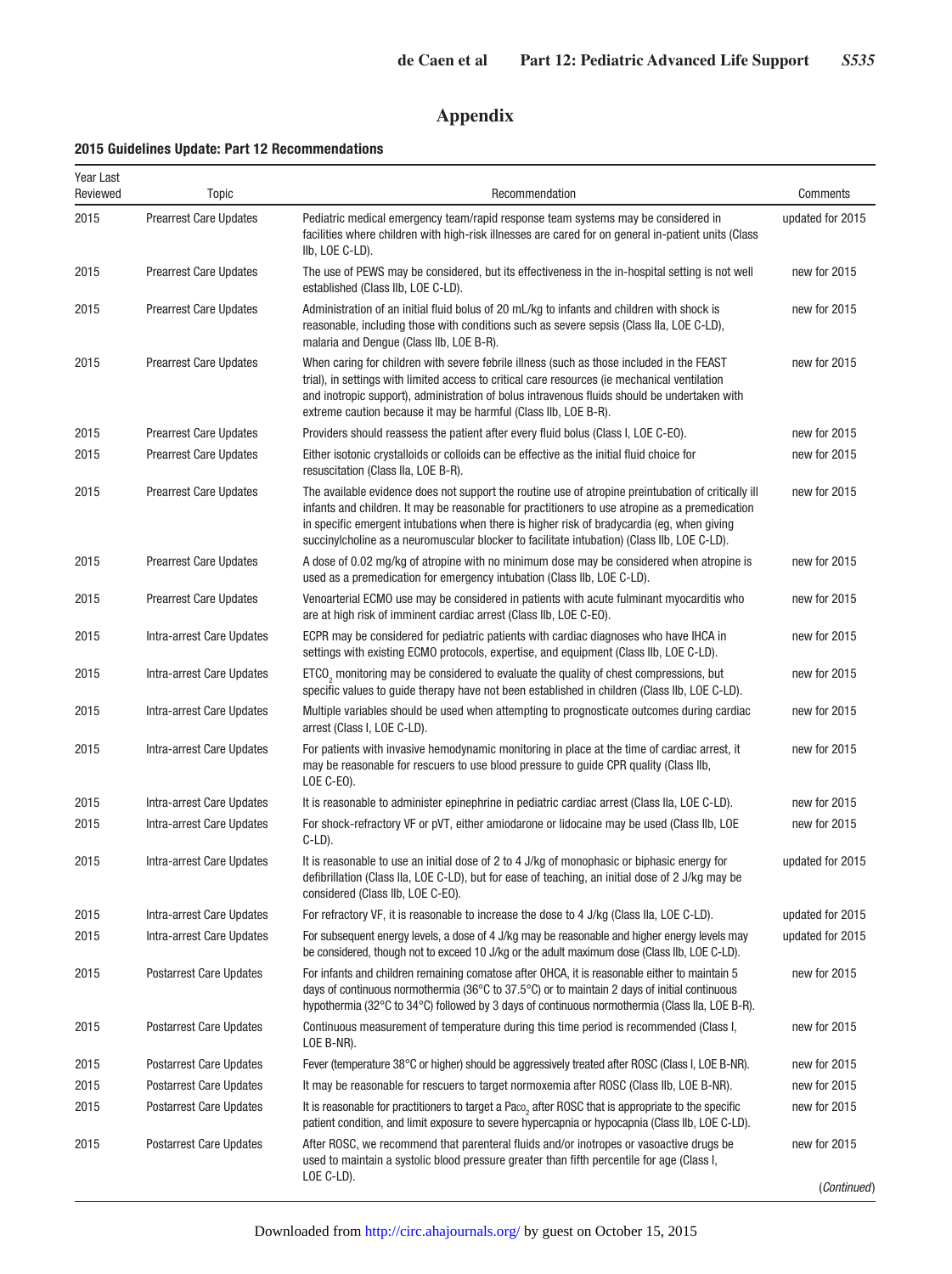## **2015 Guidelines Update: Part 12 Recommendations,** *Continued*

| Year Last<br>Reviewed | Topic                                                                          | Recommendation                                                                                                                                                                                                                                                                                                                  | Comments             |
|-----------------------|--------------------------------------------------------------------------------|---------------------------------------------------------------------------------------------------------------------------------------------------------------------------------------------------------------------------------------------------------------------------------------------------------------------------------|----------------------|
| 2015                  | <b>Postarrest Care Updates</b>                                                 | When appropriate resources are available, continuous arterial pressure monitoring is<br>recommended to identify and treat hypotension (Class I, LOE C-EO).                                                                                                                                                                      | new for 2015         |
| 2015                  | <b>Postarrest Care Updates</b>                                                 | EEGs performed within the first 7 days after pediatric cardiac arrest may be considered in<br>prognosticating neurologic outcome at the time of hospital discharge (Class IIb, LOE C-LD) but<br>should not be used as the sole criterion.                                                                                       | new for 2015         |
| 2015                  | <b>Postarrest Care Updates</b>                                                 | The reliability of any one variable for prognostication in children after cardiac arrest has not<br>been established. Practitioners should consider multiple factors when predicting outcomes in<br>infants and children who achieve ROSC after cardiac arrest (Class I, LOE C-LD).                                             | new for 2015         |
|                       |                                                                                | The following recommendations were not reviewed in 2015. For more information, see the 2010 AHA Guidelines for CPR and ECC, "Part 14: Pediatric Advanced Life Support."                                                                                                                                                         |                      |
| 2010                  | <b>Family Presence During</b><br>Resuscitation                                 | Whenever possible, provide family members with the option of being present during<br>resuscitation of an infant or child (Class I, LOE B).                                                                                                                                                                                      | not reviewed in 2015 |
| 2010                  | Laryngeal Mask Airway<br>(LMA)                                                 | When bag-mask ventilation (see "Bag-Mask Ventilation," below) is unsuccessful and when<br>endotracheal intubation is not possible, the LMA is acceptable when used by experienced<br>providers to provide a patent airway and support ventilation (Class IIa, LOE C).                                                           | not reviewed in 2015 |
| 2010                  | <b>Bag-Mask Ventilation</b>                                                    | In the prehospital setting it is reasonable to ventilate and oxygenate infants and children with a<br>bag-mask device, especially if transport time is short (Class IIa, LOE B).                                                                                                                                                | not reviewed in 2015 |
| 2010                  | Precautions                                                                    | Use only the force and tidal volume needed to just make the chest rise visibly (Class I, LOE C)                                                                                                                                                                                                                                 | not reviewed in 2015 |
| 2010                  | Precautions                                                                    | Avoid delivering excessive ventilation during cardiac arrest (Class III, LOE C).                                                                                                                                                                                                                                                | not reviewed in 2015 |
| 2010                  | Precautions                                                                    | If the infant or child is intubated, ventilate at a rate of about 1 breath every 6 to 8 seconds (8<br>to 10 times per minute) without interrupting chest compressions (Class I, LOE C).                                                                                                                                         | not reviewed in 2015 |
| 2010                  | Precautions                                                                    | It may be reasonable to do the same if an LMA is in place (Class IIb, LOE C).                                                                                                                                                                                                                                                   | not reviewed in 2015 |
| 2010                  | Precautions                                                                    | In the victim with a perfusing rhythm but absent or inadequate respiratory effort, give 1 breath<br>every 3 to 5 seconds (12 to 20 breaths per minute), using the higher rate for the younger child<br>(Class I, LOE C).                                                                                                        | not reviewed in 2015 |
| 2010                  | Two-Person Bag-Mask<br>Ventilation                                             | Apply cricoid pressure in an unresponsive victim to reduce air entry into the stomach (Class<br>Ila, LOE B).                                                                                                                                                                                                                    | not reviewed in 2015 |
| 2010                  | Two-Person Bag-Mask<br>Ventilation                                             | Avoid excessive cricoid pressure so as not to obstruct the trachea (Class III, LOE B)                                                                                                                                                                                                                                           | not reviewed in 2015 |
| 2010                  | <b>Cricoid Pressure During</b><br>Intubation                                   | Do not continue cricoid pressure if it interferes with ventilation or the speed or ease of<br>intubation (Class III, LOE C).                                                                                                                                                                                                    | not reviewed in 2015 |
| 2010                  | <b>Cuffed Versus Uncuffed</b><br><b>Endotracheal Tubes</b>                     | Both cuffed and uncuffed endotracheal tubes are acceptable for intubating infants and<br>children (Class IIa, LOE C).                                                                                                                                                                                                           | not reviewed in 2015 |
| 2010                  | <b>Cuffed Versus Uncuffed</b><br><b>Endotracheal Tubes</b>                     | In certain circumstances (eg, poor lung compliance, high airway resistance, or a large glottic air<br>leak) a cuffed endotracheal tube may be preferable to an uncuffed tube, provided that attention<br>is paid to endotracheal tube size, position, and cuff inflation pressure (Class IIa, LOE B).                           | not reviewed in 2015 |
| 2010                  | <b>Endotracheal Tube Size</b>                                                  | For children between 1 and 2 years of age, it is reasonable to use a cuffed endotracheal tube<br>with an internal diameter of 3.5 mm (Class IIa, LOE B).                                                                                                                                                                        | not reviewed in 2015 |
| 2010                  | <b>Endotracheal Tube Size</b>                                                  | After age 2 it is reasonable to estimate tube size with the following formula (Class IIa, LOE B):<br>Cuffed endotracheal tube ID (mm) 3.5+ (age/4).                                                                                                                                                                             | not reviewed in 2015 |
| 2010                  | <b>Esophageal Detector Device</b><br>(EDD)                                     | If capnography is not available, an esophageal detector device (EDD) may be considered to<br>confirm endotracheal tube placement in children weighing >20 kg with a perfusing rhythm<br>(Class IIb, LOE B), but the data are insufficient to make a recommendation for or against its<br>use in children during cardiac arrest. | not reviewed in 2015 |
| 2010                  | <b>Transtracheal Catheter</b><br>Oxygenation and Ventilation                   | Attempt this procedure only after proper training and with appropriate equipment (Class IIb,<br>$LOE C$ ).                                                                                                                                                                                                                      | not reviewed in 2015 |
| 2010                  | <b>CPR Guidelines for Newborns</b><br>With Cardiac Arrest of<br>Cardiac Origin | It is reasonable to resuscitate newborns with a primary cardiac etiology of arrest, regardless<br>of location, according to infant guidelines, with emphasis on chest compressions (Class IIa,<br>LOE C).                                                                                                                       | not reviewed in 2015 |
| 2010                  | Echocardiography                                                               | When appropriately trained personnel are available, echocardiography may be considered<br>to identify patients with potentially treatable causes of the arrest, particularly pericardial<br>tamponade and inadequate ventricular filling (Class IIb, LOE C).                                                                    | not reviewed in 2015 |
| 2010                  | Intraosseous (IO) Access                                                       | IO access is a rapid, safe, effective, and acceptable route for vascular access in children, and<br>it is useful as the initial vascular access in cases of cardiac arrest (Class I, LOE C).                                                                                                                                    | not reviewed in 2015 |
| 2010                  | <b>Medication Dose Calculation</b>                                             | If the child's weight is unknown, it is reasonable to use a body length tape with precalculated                                                                                                                                                                                                                                 | not reviewed in 2015 |
|                       |                                                                                | doses (Class IIa, LOE C).                                                                                                                                                                                                                                                                                                       | (Continued)          |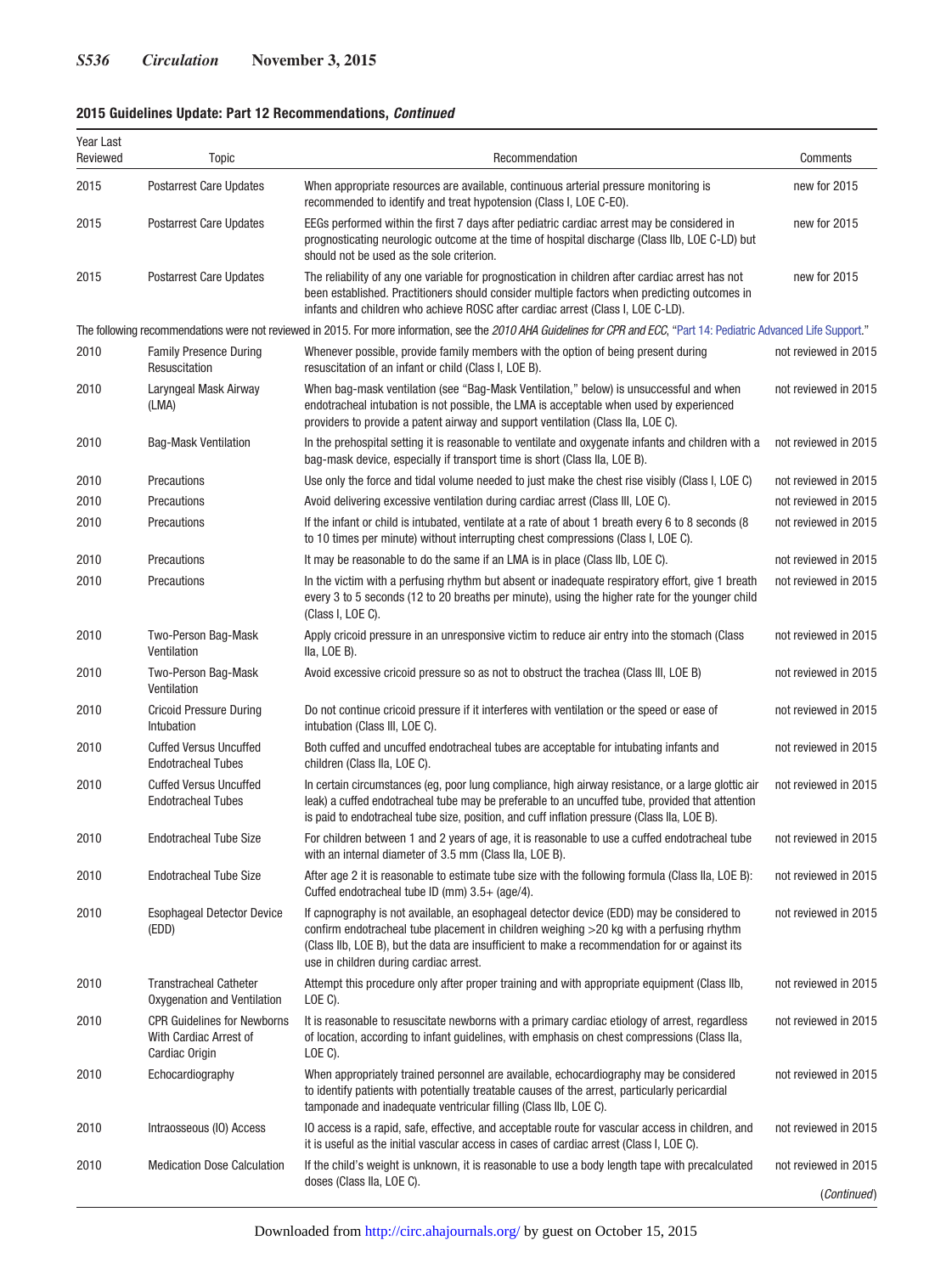## **2015 Guidelines Update: Part 12 Recommendations,** *Continued*

| Year Last<br>Reviewed | Topic                                      | Recommendation                                                                                                                                                                                                                                                                                                                                                                          | Comments             |
|-----------------------|--------------------------------------------|-----------------------------------------------------------------------------------------------------------------------------------------------------------------------------------------------------------------------------------------------------------------------------------------------------------------------------------------------------------------------------------------|----------------------|
| 2010                  | <b>Medication Dose Calculation</b>         | Regardless of the patient's habitus, use the actual body weight for calculating initial<br>resuscitation drug doses or use a body length tape with precalculated doses (Class IIb, LOE C).                                                                                                                                                                                              | not reviewed in 2015 |
| 2010                  | Calcium                                    | Calcium administration is not recommended for pediatric cardiopulmonary arrest in the<br>absence of documented hypocalcemia, calcium channel blocker overdose, hypermagnesemia,<br>or hyperkalemia (Class III, LOE B).                                                                                                                                                                  | not reviewed in 2015 |
| 2010                  | Glucose                                    | Check blood glucose concentration during the resuscitation and treat hypoglycemia promptly<br>(Class I, LOE C).                                                                                                                                                                                                                                                                         | not reviewed in 2015 |
| 2010                  | Sodium Bicarbonate                         | Routine administration of sodium bicarbonate is not recommended in cardiac arrest (Class III, LOE B).                                                                                                                                                                                                                                                                                   | not reviewed in 2015 |
| 2010                  | <b>AEDs</b>                                | If an AED with an attenuator is not available, use an AED with standard electrodes (Class IIa,<br>$LOE C$ ).                                                                                                                                                                                                                                                                            | not reviewed in 2015 |
| 2010                  | AEDs                                       | An AED without a dose attenuator may be used if neither a manual defibrillator nor one with a<br>dose attenuator is available (Class IIb, LOE C).                                                                                                                                                                                                                                       | not reviewed in 2015 |
| 2010                  | <b>Bradycardia</b>                         | Continue to support airway, ventilation, oxygenation, and chest compressions (Class I, LOE B).                                                                                                                                                                                                                                                                                          | not reviewed in 2015 |
| 2010                  | <b>Bradycardia</b>                         | Emergency transcutaneous pacing may be lifesaving if the bradycardia is due to complete<br>heart block or sinus node dysfunction unresponsive to ventilation, oxygenation, chest<br>compressions, and medications, especially if it is associated with congenital or acquired heart<br>disease (Class IIb, LOE C).                                                                      | not reviewed in 2015 |
| 2010                  | Supraventricular Tachycardia               | Attempt vagal stimulation first, unless the patient is hemodynamically unstable or the<br>procedure will unduly delay chemical or electric cardioversion (Class IIa, LOE C).                                                                                                                                                                                                            | not reviewed in 2015 |
| 2010                  | Supraventricular Tachycardia               | An IV/IO dose of verapamil, 0.1 to 0.3 mg/kg is also effective in terminating SVT in older<br>children, but it should not be used in infants without expert consultation (Class III, LOE C)<br>because it may cause potential myocardial depression, hypotension, and cardiac arrest.                                                                                                   | not reviewed in 2015 |
| 2010                  | Supraventricular Tachycardia               | Use sedation, if possible. Start with a dose of 0.5 to 1 J/kg. If unsuccessful, increase the dose<br>to 2 J/kg (Class IIb, LOE C).                                                                                                                                                                                                                                                      | not reviewed in 2015 |
| 2010                  | Supraventricular Tachycardia               | Consider amiodarone 5 mg/kg IO/IV or procainamide 15 mg/kg IO/IV236 for a patient with<br>SVT unresponsive to vagal maneuvers and adenosine and/or electric cardioversion; for<br>hemodynamically stable patients, expert consultation is strongly recommended prior to<br>administration (Class IIb, LOE C).                                                                           | not reviewed in 2015 |
| 2010                  | Wide-Complex (>0.09<br>Second) Tachycardia | Consider electric cardioversion after sedation using a starting energy dose of 0.5 to 1 J/kg. If<br>that fails, increase the dose to 2 J/kg (Class IIb, LOE C).                                                                                                                                                                                                                         | not reviewed in 2015 |
| 2010                  | Wide-Complex (>0.09<br>Second) Tachycardia | Electric cardioversion is recommended using a starting energy dose of 0.5 to 1 J/kg. If that<br>fails, increase the dose to 2 J/kg (Class I, LOE C).                                                                                                                                                                                                                                    | not reviewed in 2015 |
| 2010                  | Septic Shock                               | Early assisted ventilation may be considered as part of a protocol-driven strategy for septic<br>shock (Class IIb, LOE C).                                                                                                                                                                                                                                                              | not reviewed in 2015 |
| 2010                  | Septic Shock                               | Etomidate has been shown to facilitate endotracheal intubation in infants and children with<br>minimal hemodynamic effect, but do not use it routinely in pediatric patients with evidence of<br>septic shock (Class III, LOE B).                                                                                                                                                       | not reviewed in 2015 |
| 2010                  | Trauma                                     | Do not routinely hyperventilate even in case of head injury (Class III, LOE C).                                                                                                                                                                                                                                                                                                         | not reviewed in 2015 |
| 2010                  | Trauma                                     | If the patient has maxillofacial trauma or if you suspect a basilar skull fracture, insert an<br>orogastric rather than a nasogastric tube (Class IIa, LOE C).                                                                                                                                                                                                                          | not reviewed in 2015 |
| 2010                  | Trauma                                     | In the very select circumstances of children with cardiac arrest from penetrating trauma with<br>short transport times, consider performing resuscitative thoracotomy (Class IIb, LOE C).                                                                                                                                                                                               | not reviewed in 2015 |
| 2010                  | Single Ventricle                           | Neonates in a prearrest state due to elevated pulmonary-to-systemic flow ratio prior to<br>Stage I repair might benefit from a Paco, of 50 to 60 mm Hg, which can be achieved during<br>mechanical ventilation by reducing minute ventilation, increasing the inspired fraction of CO <sub>2</sub> ,<br>or administering opioids with or without chemical paralysis (Class IIb, LOE B). | not reviewed in 2015 |
| 2010                  | <b>Single Ventricle</b>                    | Neonates in a low cardiac output state following stage I repair may benefit from systemic<br>vasodilators such as $\alpha$ -adrenergic antagonists (eq. phenoxybenzamine) to treat or ameliorate<br>increased systemic vascular resistance, improve systemic oxygen delivery, and reduce the<br>likelihood of cardiac arrest (Class IIa, LOE B).                                        | not reviewed in 2015 |
| 2010                  | <b>Single Ventricle</b>                    | Other drugs that reduce systemic vascular resistance (eg, milrinone or nipride) may also be<br>considered for patients with excessive Qp:Qs (Class IIa, LOE B).                                                                                                                                                                                                                         | not reviewed in 2015 |
| 2010                  | <b>Single Ventricle</b>                    | During cardiopulmonary arrest, it is reasonable to consider extracorporeal membrane<br>oxygenation (ECMO) for patients with single ventricle anatomy who have undergone Stage I<br>procedure (Class IIa, LOE B).                                                                                                                                                                        | not reviewed in 2015 |
|                       |                                            |                                                                                                                                                                                                                                                                                                                                                                                         | (Continued)          |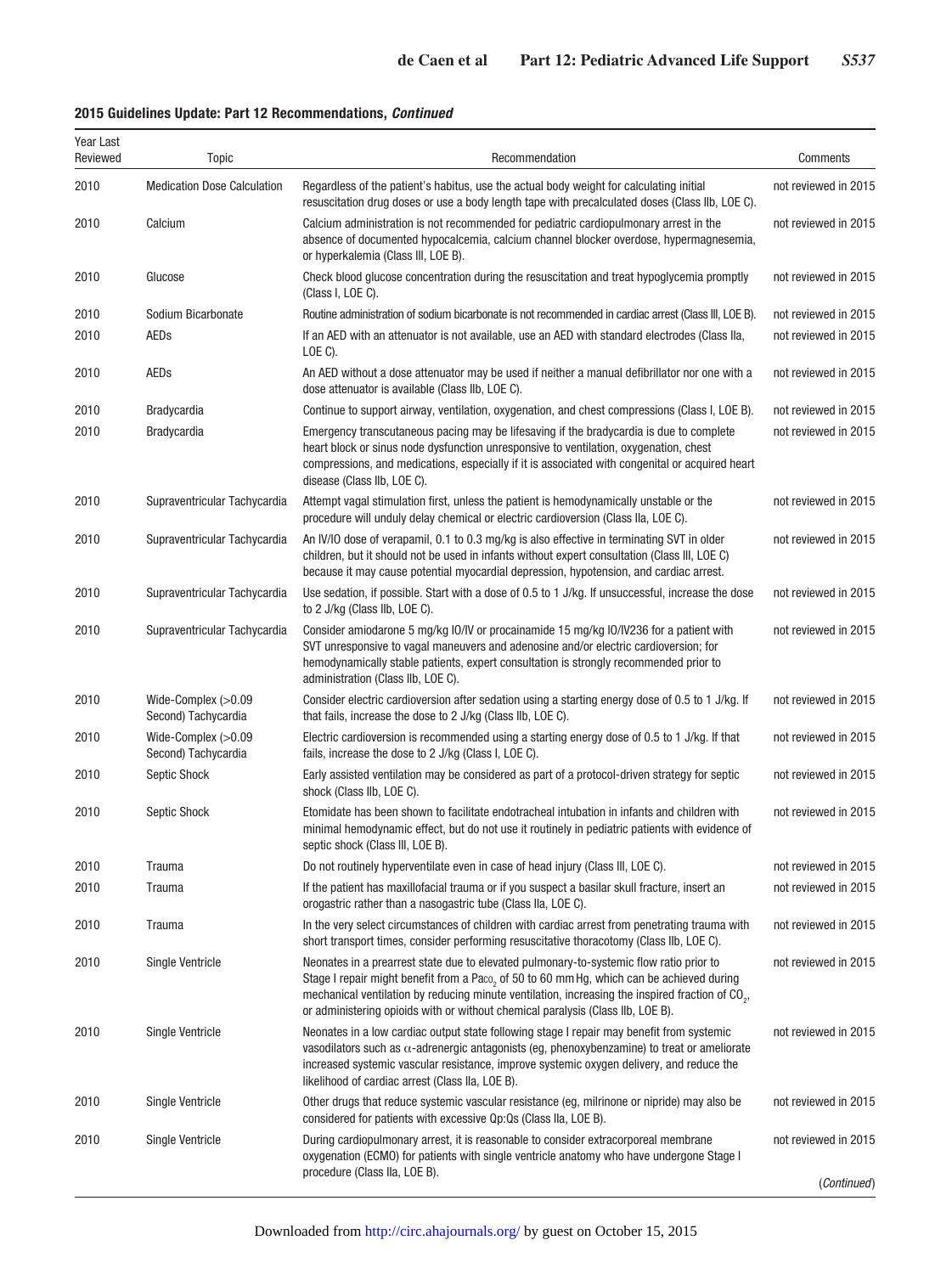## **2015 Guidelines Update: Part 12 Recommendations,** *Continued*

| Year Last<br>Reviewed | Topic                                                                           | Recommendation                                                                                                                                                                                                                      | Comments             |
|-----------------------|---------------------------------------------------------------------------------|-------------------------------------------------------------------------------------------------------------------------------------------------------------------------------------------------------------------------------------|----------------------|
| 2010                  | <b>Single Ventricle</b>                                                         | Hypoventilation may improve oxygen delivery in patients in a prearrest state with Fontan or<br>hemi-Fontan/bidirectional Glenn (BDG) physiology (Class IIa, LOE B).                                                                 | not reviewed in 2015 |
| 2010                  | <b>Single Ventricle</b>                                                         | Negative-pressure ventilation may improve cardiac output (Class IIa, LOE C).                                                                                                                                                        | not reviewed in 2015 |
| 2010                  | <b>Single Ventricle</b>                                                         | During cardiopulmonary arrest, it is reasonable to consider extracorporeal membrane<br>oxygenation (ECMO) for patients with Fontan physiology (Class IIa, LOE C).                                                                   | not reviewed in 2015 |
| 2010                  | <b>Pulmonary Hypertension</b>                                                   | If intravenous or inhaled therapy to decrease pulmonary hypertension has been interrupted,<br>reinstitute it (Class IIa, LOE C).                                                                                                    | not reviewed in 2015 |
| 2010                  | <b>Pulmonary Hypertension</b>                                                   | Consider administering inhaled nitric oxide (iNO) or aerosolized prostacyclin or analogue to<br>reduce pulmonary vascular resistance (Class IIa, LOE C).                                                                            | not reviewed in 2015 |
| 2010                  | <b>Pulmonary Hypertension</b>                                                   | If iNO is not available, consider giving an intravenous bolus of prostacyclin (Class IIa, LOE C).                                                                                                                                   | not reviewed in 2015 |
| 2010                  | <b>Pulmonary Hypertension</b>                                                   | ECMO may be beneficial if instituted early in the resuscitation (Class IIa, LOE C).                                                                                                                                                 | not reviewed in 2015 |
| 2010                  | Cocaine                                                                         | For coronary vasospasm consider nitroglycerin (Class IIa, LOE C), a benzodiazepine, and<br>phentolamine (an $\alpha$ -adrenergic antagonist) (Class IIb, LOE C).                                                                    | not reviewed in 2015 |
| 2010                  | Cocaine                                                                         | Do not give $\beta$ -adrenergic blockers (Class III, LOE C).                                                                                                                                                                        | not reviewed in 2015 |
| 2010                  | Cocaine                                                                         | For ventricular arrhythmia, consider sodium bicarbonate (1 to 2 mEq/kg) administration (Class<br>IIb, LOE C) in addition to standard treatment.                                                                                     | not reviewed in 2015 |
| 2010                  | Cocaine                                                                         | To prevent arrhythmias secondary to myocardial infarction, consider a lidocaine bolus followed<br>by a lidocaine infusion (Class IIb, LOE C).                                                                                       | not reviewed in 2015 |
| 2010                  | <b>Tricyclic Antidepressants</b><br>and Other Sodium Channel<br><b>Blockers</b> | Do not administer Class IA (quinidine, procainamide), Class IC (flecainide, propafenone), or Class<br>III (amiodarone and sotalol) antiarrhythmics, which may exacerbate cardiac toxicity (Class III, LOE C).                       | not reviewed in 2015 |
| 2010                  | <b>Calcium Channel Blockers</b>                                                 | The effectiveness of calcium administration is variable (Class IIb, LOE C).                                                                                                                                                         | not reviewed in 2015 |
| 2010                  | <b>Calcium Channel Blockers</b>                                                 | For bradycardia and hypotension, consider vasopressors and inotropes such as norepinephrine<br>or epinephrine (Class IIb, LOE C).                                                                                                   | not reviewed in 2015 |
| 2010                  | Beta-Adrenergic Blockers                                                        | High-dose epinephrine infusion may be effective (Class IIb, LOE C).                                                                                                                                                                 | not reviewed in 2015 |
| 2010                  | Beta-Adrenergic Blockers                                                        | Consider glucagon (Class IIb, LOE C).                                                                                                                                                                                               | not reviewed in 2015 |
| 2010                  | Beta-Adrenergic Blockers                                                        | Consider an infusion of glucose and insulin (Class IIb, LOE C).                                                                                                                                                                     | not reviewed in 2015 |
| 2010                  | <b>Beta-Adrenergic Blockers</b>                                                 | There are insufficient data to make a recommendation for or against using calcium (Class IIb,<br>LOE C).                                                                                                                            | not reviewed in 2015 |
| 2010                  | Beta-Adrenergic Blockers                                                        | Calcium may be considered if glucagon and catecholamines are ineffective (Class IIb, LOE C).                                                                                                                                        | not reviewed in 2015 |
| 2010                  | Opioids                                                                         | Support of oxygenation and ventilation is the initial treatment for severe respiratory depression<br>from any cause (Class I).                                                                                                      | not reviewed in 2015 |
| 2010                  | Opioids                                                                         | Naloxone reverses the respiratory depression of narcotic overdose (Class I, LOE B).                                                                                                                                                 | not reviewed in 2015 |
| 2010                  | <b>Respiratory System</b>                                                       | Monitor exhaled CO <sub>2</sub> (PETCO <sub>2</sub> ), especially during transport and diagnostic procedures (Class Ila,<br>LOE B).                                                                                                 | not reviewed in 2015 |
| 2010                  | Dopamine                                                                        | Titrate dopamine to treat shock that is unresponsive to fluids and when systemic vascular<br>resistance is low (Class IIb, LOE C).                                                                                                  | not reviewed in 2015 |
| 2010                  | Inodilators                                                                     | It is reasonable to use an inodilator in a highly monitored setting for treatment of myocardial<br>dysfunction with increased systemic or pulmonary vascular resistance (Class IIa, LOE B).                                         | not reviewed in 2015 |
| 2010                  | Neurologic System                                                               | It is reasonable for adolescents resuscitated from sudden, witnessed, out-of-hospital VF<br>cardiac arrest (Class IIa, LOE C).                                                                                                      | not reviewed in 2015 |
| 2010                  | Neurologic System                                                               | Monitor temperature continuously, if possible, and treat fever $(>38^{\circ}C)$ aggressively with<br>antipyretics and cooling devices because fever adversely influences recovery from ischemic<br>brain injury (Class IIa, LOE C). | not reviewed in 2015 |
| 2010                  | Interhospital Transport                                                         | Monitor exhaled CO <sub>2</sub> (qualitative colorimetric detector or capnography) during interhospital or<br>intrahospital transport of intubated patients (Class IIa, LOE B).                                                     | not reviewed in 2015 |
| 2010                  | <b>Family Presence During</b><br>Resuscitation                                  | Whenever possible, provide family members with the option of being present during<br>resuscitation of an infant or child (Class I, LOE B).                                                                                          | not reviewed in 2015 |
| 2010                  | <b>Family Presence During</b><br>Resuscitation                                  | If the presence of family members creates undue staff stress or is considered detrimental to the<br>resuscitation, then family members should be respectfully asked to leave (Class IIa, LOE C).                                    | not reviewed in 2015 |
| 2010                  | <b>Sudden Unexplained Deaths</b>                                                | Refer families of patients that do not have a cause of death found on autopsy to a healthcare<br>provider or center with expertise in arrhythmias (Class I, LOE C).                                                                 | not reviewed in 2015 |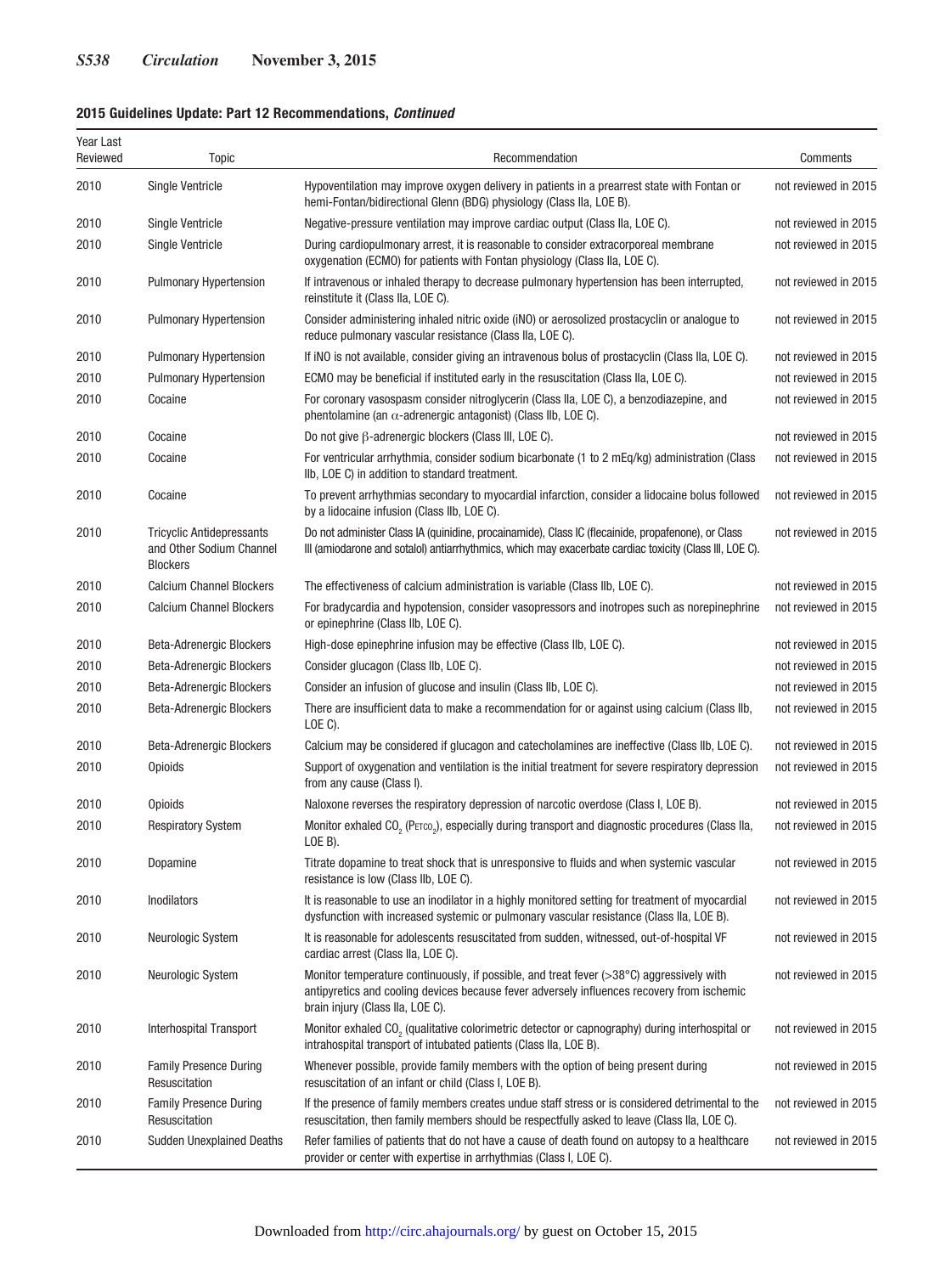#### **References**

- 1. Girotra S, Spertus JA, Li Y, Berg RA, Nadkarni VM, Chan PS; American Heart Association Get With The Guidelines–Resuscitation Investigators. Survival trends in pediatric in-hospital cardiac arrests: an analysis from Get With The Guidelines-Resuscitation. *Circ Cardiovasc Qual Outcomes*. 2013;6:42–49. doi: 10.1161/CIRCOUTCOMES.112.967968.
- 2. Wolfe H, Zebuhr C, Topjian AA, Nishisaki A, Niles DE, Meaney PA, Boyle L, Giordano RT, Davis D, Priestley M, Apkon M, Berg RA, Nadkarni VM, Sutton RM. Interdisciplinary ICU cardiac arrest debriefing improves survival outcomes. *Crit Care Med*. 2014;42:1688–1695. doi: 10.1097/CCM.0000000000000327.
- 3. Matos RI, Watson RS, Nadkarni VM, Huang HH, Berg RA, Meaney PA, Carroll CL, Berens RJ, Praestgaard A, Weissfeld L, Spinella PC; American Heart Association's Get With The Guidelines–Resuscitation (Formerly the National Registry of Cardiopulmonary Resuscitation) Investigators. Duration of cardiopulmonary resuscitation and illness category impact survival and neurologic outcomes for in-hospital pediatric cardiac arrests. *Circulation*. 2013;127:442–451. doi: 10.1161/CIRCULATIONAHA.112.125625.
- 4. Berg RA, Sutton RM, Holubkov R, Nicholson CE, Dean JM, Harrison R, Heidemann S, Meert K, Newth C, Moler F, Pollack M, Dalton H, Doctor A, Wessel D, Berger J, Shanley T, Carcillo J, Nadkarni VM; Eunice Kennedy Shriver National Institute of Child Health and Human Development Collaborative Pediatric Critical Care Research Network and for the American Heart Association's Get With The Guidelines-Resuscitation (formerly the National Registry of Cardiopulmonary Resuscitation) Investigators. Ratio of PICU versus ward cardiopulmonary resuscitation events is increasing. *Crit Care Med*. 2013;41:2292–2297. doi: 10.1097/CCM.0b013e31828cf0c0.
- 5. Atkins DL, Everson-Stewart S, Sears GK, Daya M, Osmond MH, Warden CR, Berg RA; Resuscitation Outcomes Consortium Investigators. Epidemiology and outcomes from out-of-hospital cardiac arrest in children: the Resuscitation Outcomes Consortium Epistry-Cardiac Arrest. *Circulation*. 2009;119:1484–1491. doi: 10.1161/ CIRCULATIONAHA.108.802678.
- 6. Sutton RM, Case E, Brown SP, Atkins DL, Nadkarni VM, Kaltman J, Callaway C, Idris A, Nichol G, Hutchison J, Drennan IR, Austin M, Daya M, Cheskes S, Nuttall J, Herren H, Christenson J, Andrusiek D, Vaillancourt C, Menegazzi JJ, Rea TD, Berg RA, ROC Investigators. A quantitative analysis of out-of-hospital pediatric and adolescent resuscitation quality. A report from the ROC Epistry‒Cardiac Arrest. *Resuscitation*. 2015;93:150–157. doi: 10.1016/j.resuscitation.2015.04.010.
- 7. International Liaison Committee on Resuscitation. Part 6: paediatric basic and advanced life support: 2005 International Consensus on Cardiopulmonary Resuscitation and Emergency Cardiovascular Care Science With Treatment Recommendations. *Resuscitation*. 2005;67:271–291.
- 8. de Caen AR, Kleinman ME, Chameides L, Atkins DL, Berg RA, Berg MD, Bhanji F, Biarent D, Bingham R, Coovadia AH, Hazinski MF, Hickey RW, Nadkarni VM, Reis AG, Rodriguez-Nunez A, Tibballs J, Zaritsky AL, Zideman D; Paediatric Basic and Advanced Life Support Chapter Collaborators. Part 10: Paediatric basic and advanced life support: 2010 International Consensus on Cardiopulmonary Resuscitation and Emergency Cardiovascular Care Science With Treatment Recommendations. *Resuscitation*. 2010;81 suppl 1:e213–e259. doi: 10.1016/j.resuscitation.2010.08.028.
- 9. Morley PT, Lang E, Aickin R, Billi JE, Eigel B, Ferrer JME, Finn JC, Gent LM, Griffin RE, Hazinski MF, Maconochie IK, Montgomery WH, Morrison LJ, Nadkarni VM, Nikolaou NI, Nolan JP, Perkins GD, Sayre MR, Travers AH, Wyllie J, Zideman DA, Part 2: evidence evaluation and management of conflicts of interest: 2015 International Consensus on Cardiopulmonary Resuscitation and Emergency Cardiovascular Care Science With Treatment Recommendations. *Circulation*. 2015;132(suppl 1):S40–S50. doi: 10.1161/ CIR.0000000000000271.
- 10. Lang E, Morley PT, Aickin R, Billi JE, Eigel B, Ferrer JME, Finn JC, Gent LM, Griffin RE, Hazinski MF, Maconochie IK, Montgomery WH, Morrison LJ, Nadkarni VM, Nikolaou NI, Nolan JP, Perkins GD, Sayre MR, Travers AH, Wyllie J, Zideman DA. Part 2: evidence evaluation and management of conflicts of interest: 2015 International Liaison Committee on Resuscitation Consensus on Cardiopulmonary Resuscitation and Emergency Cardiovascular Care Science and Treatment Recommendations. *Resuscitation*. 2015. In press.
- 11. Kleinman ME, Chameides L, Schexnayder SM, Samson RA, Hazinski MF, Atkins DL, Berg MD, de Caen AR, Fink EL, Freid EB, Hickey RW, Marino BS, Nadkarni VM, Proctor LT, Qureshi FA, Sartorelli K, Topjian A, van der Jagt EW, Zaritsky AL. Part 14: pediatric advanced life support: 2010 American Heart Association Guidelines

for Cardiopulmonary Resuscitation and Emergency Cardiovascular Care. *Circulation*. 2010;122(suppl 3):S876–S908. doi: 10.1161/ CIRCULATIONAHA.110.971101.

- 12. de Caen AR, Maconochie IK, Aickin R, Atkins DL, Biarent D, Guerguerian AM, Kleinman ME, Kloeck DA, Meaney PA, Nadkarni VM, Ng KC, Nuthall G, Reis AG, Shimizu N, Tibballs J, Veliz Pintos R; on behalf of the Pediatric Basic Life Support and Pediatric Advanced Life Support Chapter Collaborators. Part 6: pediatric basic life support and pediatric advanced life support: 2015 International Consensus on Cardiopulmonary Resuscitation and Emergency Cardiovascular Care Science With Treatment Recommendations. *Circulation*. 2015;132(suppl 1):S177–S203. doi: 10.1161/CIR.0000000000000275.
- 13. Maconochie IK, de Caen AR, Aickin R, Atkins DL, Biarent D, Guerguerian AM, Kleinman ME, Kloeck DA, Meaney PA, Nadkarni VM, Ng KC, Nuthall G, Reis AG, Shimizu N, Tibballs J, Veliz Pintos R; on behalf of the Pediatric Basic Life Support and Pediatric Advanced Life Support Chapter Collaborators. Part 6: pediatric basic life support and pediatric advanced life support: 2015 International Consensus on Cardiopulmonary Resuscitation and Emergency Cardiovascular Care Science With Treatment Recommendations. *Resuscitation*. 2015. In press.
- 14. Anwar-ul-Haque, Saleem AF, Zaidi S, Haider SR. Experience of pediatric rapid response team in a tertiary care hospital in Pakistan. *Indian J Pediatr*. 2010;77:273–276.
- 15. Hunt EA, Zimmer KP, Rinke ML, Shilkofski NA, Matlin C, Garger C, Dickson C, Miller MR. Transition from a traditional code team to a medical emergency team and categorization of cardiopulmonary arrests in a children's center. *Arch Pediatr Adolesc Med*. 2008;162:117–122. doi: 10.1001/archpediatrics.2007.33.
- 16. Sharek PJ, Parast LM, Leong K, Coombs J, Earnest K, Sullivan J, Frankel LR, Roth SJ. Effect of a rapid response team on hospital-wide mortality and code rates outside the ICU in a Children's Hospital. *JAMA*. 2007;298:2267–2274. doi: 10.1001/jama.298.19.2267.
- 17. Kotsakis A, Lobos AT, Parshuram C, Gilleland J, Gaiteiro R, Mohseni-Bod H, Singh R, Bohn D; Ontario Pediatric Critical Care Response Team Collaborative. Implementation of a multicenter rapid response system in pediatric academic hospitals is effective. *Pediatrics*. 2011;128:72–78. doi: 10.1542/peds.2010-0756.
- 18. Hanson CC, Randolph GD, Erickson JA, Mayer CM, Bruckel JT, Harris BD, Willis TS. A reduction in cardiac arrests and duration of clinical instability after implementation of a paediatric rapid response system. *Postgrad Med J*. 2010;86:314–318. doi: 10.1136/qshc.2007.026054.
- 19. Zenker P, Schlesinger A, Hauck M, Spencer S, Hellmich T, Finkelstein M, Thygeson MV, Billman G. Implementation and impact of a rapid response team in a children's hospital. *Jt Comm J Qual Patient Saf*. 2007;33:418–425.
- 20. Brilli RJ, Gibson R, Luria JW, Wheeler TA, Shaw J, Linam M, Kheir J, McLain P, Lingsch T, Hall-Haering A, McBride M. Implementation of a medical emergency team in a large pediatric teaching hospital prevents respiratory and cardiopulmonary arrests outside the intensive care unit. *Pediatr Crit Care Med*. 2007;8:236–246; quiz 247. doi: 10.1097/01. PCC.0000262947.72442.EA.
- 21. Tibballs J, Kinney S. Reduction of hospital mortality and of preventable cardiac arrest and death on introduction of a pediatric medical emergency team. *Pediatr Crit Care Med*. 2009;10:306–312. doi: 10.1097/PCC.0b013e318198b02c.
- 22. Randhawa S, Roberts-Turner R, Woronick K, DuVal J. Implementing and sustaining evidence-based nursing practice to reduce pediatric cardiopulmonary arrest. *West J Nurs Res*. 2011;33:443–456. doi: 10.1177/0193945910379585.
- 23. Carcillo JA, Davis AL, Zaritsky A. Role of early fluid resuscitation in pediatric septic shock. *JAMA*. 1991;266:1242–1245.
- 24. Hartman ME, Linde-Zwirble WT, Angus DC, Watson RS. Trends in the epidemiology of pediatric severe sepsis. *Pediatr Crit Care Med*. 2013;14:686–693. doi: 10.1097/PCC.0b013e3182917fad.
- 25. Balamuth F, Weiss SL, Neuman MI, Scott H, Brady PW, Paul R, Farris RW, McClead R, Hayes K, Gaieski D, Hall M, Shah SS, Alpern ER. Pediatric severe sepsis in U.S. children's hospitals. *Pediatr Crit Care Med*. 2014;15:798–805. doi: 10.1097/PCC.0000000000000225.
- 26. Maitland K, Kiguli S, Opoka RO, Engoru C, Olupot-Olupot P, Akech SO, Nyeko R, Mtove G, Reyburn H, Lang T, Brent B, Evans JA, Tibenderana JK, Crawley J, Russell EC, Levin M, Babiker AG, Gibb DM; FEAST Trial Group. Mortality after fluid bolus in African children with severe infection. *N Engl J Med*. 2011;364:2483–2495. doi: 10.1056/NEJMoa1101549.
- 27. Upadhyay M, Singhi S, Murlidharan J, Kaur N, Majumdar S. Randomized evaluation of fluid resuscitation with crystalloid (saline) and colloid (polymer from degraded gelatin in saline) in pediatric septic shock. *Indian Pediatr*. 2005;42:223–231.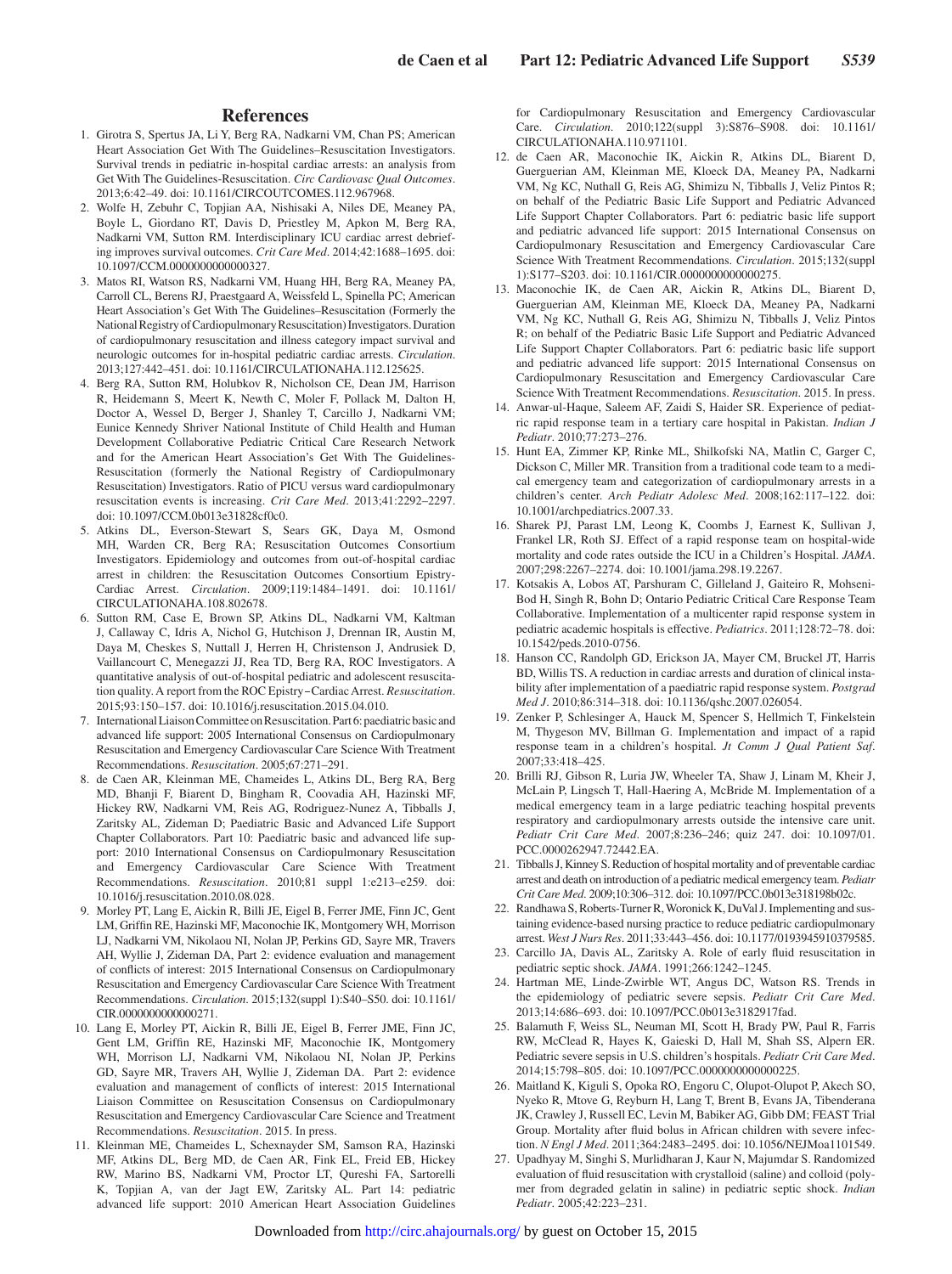- 28. Maitland K, Pamba A, Newton CR, Levin M. Response to volume resuscitation in children with severe malaria. *Pediatr Crit Care Med*. 2003;4:426– 431. doi: 10.1097/01.PCC.0000090293.32810.4E.
- 29. Cifra H, Velasco J. A comparative study of the efficacy of 6% Haes-Steril and Ringer's lactate in the management of dengue shock syndrome. *Crit Care Shock*. 2003;6:95–100.
- 30. Dung NM, Day NP, Tam DT, Loan HT, Chau HT, Minh LN, Diet TV, Bethell DB, Kneen R, Hien TT, White NJ, Farrar JJ. Fluid replacement in dengue shock syndrome: a randomized, double-blind comparison of four intravenous-fluid regimens. *Clin Infect Dis*. 1999;29:787–794. doi: 10.1086/520435.
- 31. Ngo NT, Cao XT, Kneen R, Wills B, Nguyen VM, Nguyen TQ, Chu VT, Nguyen TT, Simpson JA, Solomon T, White NJ, Farrar J. Acute management of dengue shock syndrome: a randomized double-blind comparison of 4 intravenous fluid regimens in the first hour. *Clin Infect Dis*. 2001;32:204–213. doi: 10.1086/318479.
- 32. Wills BA, Nguyen MD, Ha TL, Dong TH, Tran TN, Le TT, Tran VD, Nguyen TH, Nguyen VC, Stepniewska K, White NJ, Farrar JJ. Comparison of three fluid solutions for resuscitation in dengue shock syndrome. *N Engl J Med*. 2005;353:877–889. doi: 10.1056/NEJMoa044057.
- 33. Jones P, Peters MJ, Pinto da Costa N, Kurth T, Alberti C, Kessous K, Lode N, Dauger S. Atropine for critical care intubation in a cohort of 264 children and reduced mortality unrelated to effects on bradycardia. *PLoS One*. 2013;8:e57478. doi: 10.1371/journal.pone.0057478.
- 34. Jones P, Dauger S, Denjoy I, Pinto da Costa N, Alberti C, Boulkedid R, Peters MJ. The effect of atropine on rhythm and conduction disturbances during 322 critical care intubations. *Pediatr Crit Care Med*. 2013;14:e289– e297. doi: 10.1097/PCC.0b013e31828a8624.
- 35. Fastle RK, Roback MG. Pediatric rapid sequence intubation: incidence of reflex bradycardia and effects of pretreatment with atropine. *Pediatr Emerg Care*. 2004;20:651–655.
- 36. Dauchot P, Gravenstein JS. Effects of atropine on the electrocardiogram in different age groups. *Clin Pharmacol Ther*. 1971;12:274–280.
- 37. Teele SA, Allan CK, Laussen PC, Newburger JW, Gauvreau K, Thiagarajan RR. Management and outcomes in pediatric patients presenting with acute fulminant myocarditis. *J Pediatr*. 2011;158:638–643.e1. doi: 10.1016/j. jpeds.2010.10.015.
- 38. de Mos N, van Litsenburg RR, McCrindle B, Bohn DJ, Parshuram CS. Pediatric in-intensive-care-unit cardiac arrest: incidence, survival, and predictive factors. *Crit Care Med*. 2006;34:1209–1215. doi: 10.1097/01. CCM.0000208440.66756.C2.
- 39. Wu ET, Li MJ, Huang SC, Wang CC, Liu YP, Lu FL, Ko WJ, Wang MJ, Wang JK, Wu MH. Survey of outcome of CPR in pediatric in-hospital cardiac arrest in a medical center in Taiwan. *Resuscitation*. 2009;80:443–448. doi: 10.1016/j.resuscitation.2009.01.006.
- 40. Lowry AW, Morales DL, Graves DE, Knudson JD, Shamszad P, Mott AR, Cabrera AG, Rossano JW. Characterization of extracorporeal membrane oxygenation for pediatric cardiac arrest in the United States: analysis of the kids' inpatient database. *Pediatr Cardiol*. 2013;34:1422–1430. doi: 10.1007/s00246-013-0666-8.
- 41. Odegard KC, Bergersen L, Thiagarajan R, Clark L, Shukla A, Wypij D, Laussen PC. The frequency of cardiac arrests in patients with congenital heart disease undergoing cardiac catheterization. *Anesth Analg*. 2014;118:175–182. doi: 10.1213/ANE.0b013e3182908bcb.
- 42. Ortmann L, Prodhan P, Gossett J, Schexnayder S, Berg R, Nadkarni V, Bhutta A; American Heart Association's Get With The Guidelines–Resuscitation Investigators. Outcomes after in-hospital cardiac arrest in children with cardiac disease: a report from Get With The Guidelines–Resuscitation. *Circulation*. 2011;124:2329–2337. doi: 10.1161/CIRCULATIONAHA.110.013466.
- 43. Morris MC, Wernovsky G, Nadkarni VM. Survival outcomes after extracorporeal cardiopulmonary resuscitation instituted during active chest compressions following refractory in-hospital pediatric cardiac arrest. *Pediatr Crit Care Med*. 2004;5:440–446.
- 44. Raymond TT, Cunnyngham CB, Thompson MT, Thomas JA, Dalton HJ, Nadkarni VM; American Heart Association National Registry of CPR Investigators. Outcomes among neonates, infants, and children after extracorporeal cardiopulmonary resuscitation for refractory inhospital pediatric cardiac arrest: a report from the National Registry of Cardiopulmonary Resuscitation. *Pediatr Crit Care Med*. 2010;11:362–371. doi: 10.1097/ PCC.0b013e3181c0141b.
- 45. Hamrick JL, Hamrick JT, Lee JK, Lee BH, Koehler RC, Shaffner DH. Efficacy of chest compressions directed by end-tidal CO2 feedback in a pediatric resuscitation model of basic life support. *J Am Heart Assoc*. 2014;3:e000450. doi: 10.1161/JAHA.113.000450.
- 46. Sheak KR, Wiebe DJ, Leary M, Babaeizadeh S, Yuen TC, Zive D, Owens PC, Edelson DP, Daya MR, Idris AH, Abella BS. Quantitative relationship

between end-tidal carbon dioxide and CPR quality during both in-hospital and out-of-hospital cardiac arrest. *Resuscitation*. 2015;89:149–154. doi: 10.1016/j.resuscitation.2015.01.026.

- 47. Kitamura T, Iwami T, Kawamura T, Nagao K, Tanaka H, Nadkarni VM, Berg RA, Hiraide A; implementation working group for All-Japan Utstein Registry of the Fire and Disaster Management Agency. Conventional and chest-compression-only cardiopulmonary resuscitation by bystanders for children who have out-of-hospital cardiac arrests: a prospective, nationwide, population-based cohort study. *Lancet*. 2010;375:1347–1354. doi: 10.1016/S0140-6736(10)60064-5.
- 48. Young KD, Gausche-Hill M, McClung CD, Lewis RJ. A prospective, population-based study of the epidemiology and outcome of out-of-hospital pediatric cardiopulmonary arrest. *Pediatrics*. 2004;114:157–164.
- 49. Moler FW, Donaldson AE, Meert K, Brilli RJ, Nadkarni V, Shaffner DH, Schleien CL, Clark RS, Dalton HJ, Statler K, Tieves KS, Hackbarth R, Pretzlaff R, van der Jagt EW, Pineda J, Hernan L, Dean JM; Pediatric Emergency Care Applied Research Network. Multicenter cohort study of out-of-hospital pediatric cardiac arrest. *Crit Care Med*. 2011;39:141–149. doi: 10.1097/CCM.0b013e3181fa3c17.
- 50. López-Herce J, García C, Rodríguez-Núñez A, Domínguez P, Carrillo A, Calvo C, Delgado MA; Spanish Study Group of Cardiopulmonary Arrest in Children. Long-term outcome of paediatric cardiorespiratory arrest in Spain. *Resuscitation*. 2005;64:79–85. doi: 10.1016/j.resuscitation.2004.07.010.
- 51. Reis AG, Nadkarni V, Perondi MB, Grisi S, Berg RA. A prospective investigation into the epidemiology of in-hospital pediatric cardiopulmonary resuscitation using the international Utstein reporting style. *Pediatrics*. 2002;109:200–209.
- 52. Haque A, Rizvi A, Bano S. Outcome of in-hospital pediatric cardiopulmonary arrest from a single center in Pakistan. *Indian J Pediatr*. 2011;78:1356–1360. doi: 10.1007/s12098-011-0439-4.
- 53. Meert KL, Donaldson A, Nadkarni V, Tieves KS, Schleien CL, Brilli RJ, Clark RS, Shaffner DH, Levy F, Statler K, Dalton HJ, van der Jagt EW, Hackbarth R, Pretzlaff R, Hernan L, Dean JM, Moler FW; Pediatric Emergency Care Applied Research Network. Multicenter cohort study of in-hospital pediatric cardiac arrest. *Pediatr Crit Care Med*. 2009;10:544– 553. doi: 10.1097/PCC.0b013e3181a7045c.
- 54. López-Herce J, Del Castillo J, Matamoros M, Cañadas S, Rodriguez-Calvo A, Cecchetti C, Rodriguez-Núñez A, Alvarez AC; Iberoamerican Pediatric Cardiac Arrest Study Network RIBEPCI. Factors associated with mortality in pediatric in-hospital cardiac arrest: a prospective multicenter multinational observational study. *Intensive Care Med*. 2013;39:309–318. doi: 10.1007/s00134-012-2709-7.
- 55. Tibballs J, Kinney S. A prospective study of outcome of in-patient paediatric cardiopulmonary arrest. *Resuscitation*. 2006;71:310–318. doi: 10.1016/j.resuscitation.2006.05.009.
- 56. Sutton RM, Friess SH, Bhalala U, Maltese MR, Naim MY, Bratinov G, Niles D, Nadkarni VM, Becker LB, Berg RA. Hemodynamic directed CPR improves short-term survival from asphyxia-associated cardiac arrest. *Resuscitation*. 2013;84:696–701. doi: 10.1016/j. resuscitation.2012.10.023.
- 57. Friess SH, Sutton RM, Bhalala U, Maltese MR, Naim MY, Bratinov G, Weiland TR 3rd, Garuccio M, Nadkarni VM, Becker LB, Berg RA. Hemodynamic directed cardiopulmonary resuscitation improves shortterm survival from ventricular fibrillation cardiac arrest. *Crit Care Med*. 2013;41:2698–2704. doi: 10.1097/CCM.0b013e318298ad6b.
- 58. Enright K, Turner C, Roberts P, Cheng N, Browne G. Primary cardiac arrest following sport or exertion in children presenting to an emergency department: chest compressions and early defibrillation can save lives, but is intravenous epinephrine always appropriate? *Pediatr Emerg Care*. 2012;28:336–339. doi: 10.1097/PEC.0b013e31824d8c78.
- 59. Dieckmann RA, Vardis R. High-dose epinephrine in pediatric out-of-hospital cardiopulmonary arrest. *Pediatrics*. 1995;95:901–913.
- 60. Jacobs IG, Finn JC, Jelinek GA, Oxer HF, Thompson PL. Effect of adrenaline on survival in out-of-hospital cardiac arrest: a randomised doubleblind placebo-controlled trial. *Resuscitation*. 2011;82:1138–1143. doi: 10.1016/j.resuscitation.2011.06.029.
- 61. Valdes SO, Donoghue AJ, Hoyme DB, Hammond R, Berg MD, Berg RA, Samson RA; American Heart Association Get With The Guidelines-Resuscitation Investigators. Outcomes associated with amiodarone and lidocaine in the treatment of in-hospital pediatric cardiac arrest with pulseless ventricular tachycardia or ventricular fibrillation. *Resuscitation*. 2014;85:381–386. doi: 10.1016/j.resuscitation.2013.12.008.
- 62. Gutgesell HP, Tacker WA, Geddes LA, Davis S, Lie JT, McNamara DG. Energy dose for ventricular defibrillation of children. *Pediatrics*. 1976;58:898–901.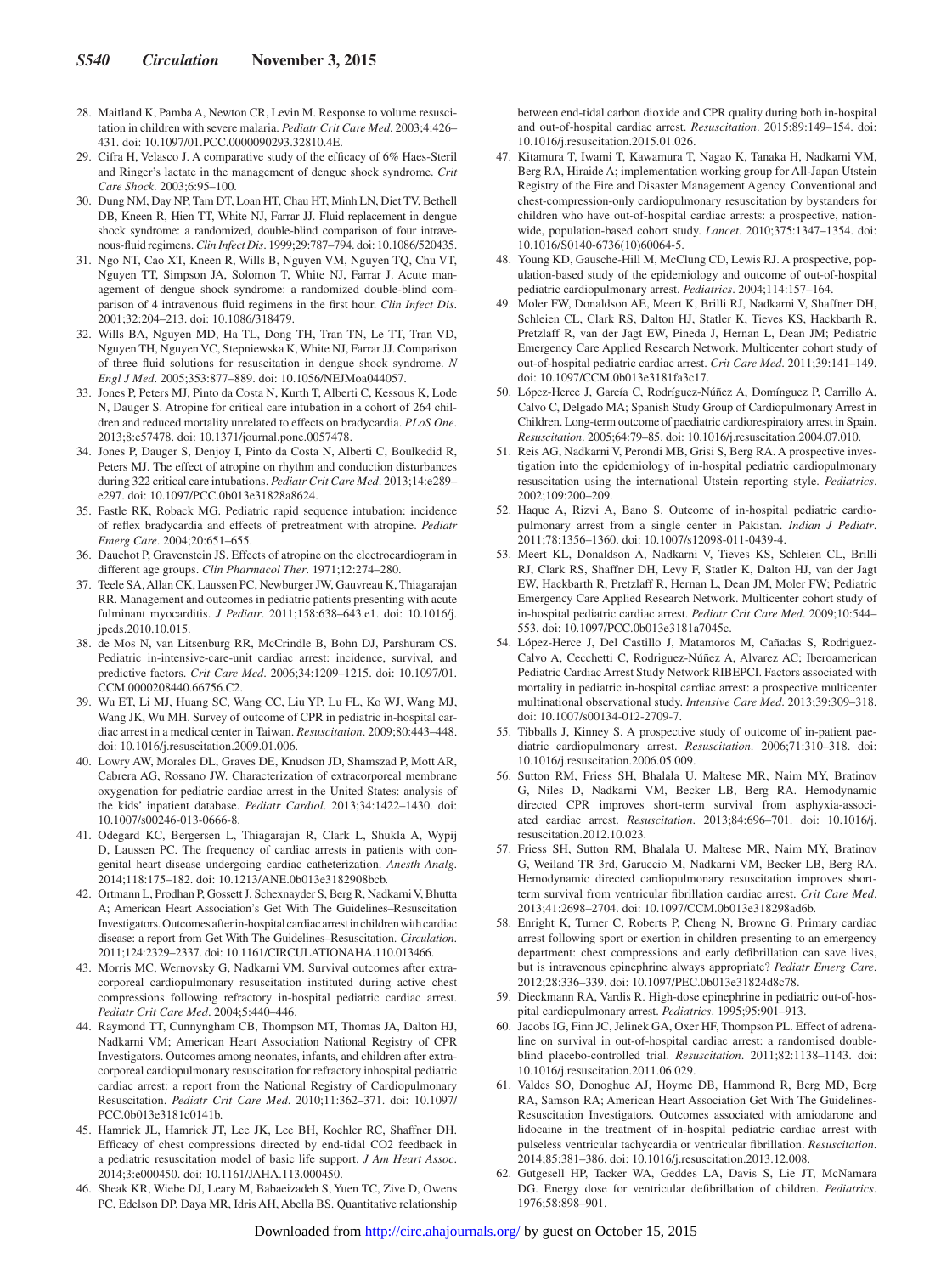- 63. Berg MD, Samson RA, Meyer RJ, Clark LL, Valenzuela TD, Berg RA. Pediatric defibrillation doses often fail to terminate prolonged out-ofhospital ventricular fibrillation in children. *Resuscitation*. 2005;67:63–67. doi: 10.1016/j.resuscitation.2005.04.018.
- 64. Meaney PA, Nadkarni VM, Atkins DL, Berg MD, Samson RA, Hazinski MF, Berg RA; American Heart Association National Registry of Cardiopulmonary Resuscitation Investigators. Effect of defibrillation energy dose during in-hospital pediatric cardiac arrest. *Pediatrics*. 2011;127:e16–e23. doi: 10.1542/peds.2010-1617.
- 65. Rodríguez-Núñez A, López-Herce J, del Castillo J, Bellón JM; Iberian-American Paediatric Cardiac Arrest Study Network RIBEPCI. Shockable rhythms and defibrillation during in-hospital pediatric cardiac arrest. *Resuscitation*. 2014;85:387–391. doi: 10.1016/j. resuscitation.2013.11.015.
- 66. Rossano JW, Quan L, Kenney MA, Rea TD, Atkins DL. Energy doses for treatment of out-of-hospital pediatric ventricular fibrillation. *Resuscitation*. 2006;70:80–89. doi: 10.1016/j.resuscitation. 2005.10.031.
- 67. Bembea MM, Nadkarni VM, Diener-West M, Venugopal V, Carey SM, Berg RA, Hunt EA; American Heart Association National Registry of Cardiopulmonary Resuscitation Investigators. Temperature patterns in the early postresuscitation period after pediatric inhospital cardiac arrest. *Pediatr Crit Care Med*. 2010;11:723–730. doi: 10.1097/ PCC.0b013e3181dde659.
- 68. Moler FW, Silverstein FS, Holubkov R, Slomine BS, Christensen JR, Nadkarni VM, Meert KL, Clark AE, Browning B, Pemberton VL, Page K, Shankaran S, Hutchison JS, Newth CJ, Bennett KS, Berger JT, Topjian A, Pineda JA, Koch JD, Schleien CL, Dalton HJ, Ofori-Amanfo G, Goodman DM, Fink EL, McQuillen P, Zimmerman JJ, Thomas NJ, van der Jagt EW, Porter MB, Meyer MT, Harrison R, Pham N, Schwarz AJ, Nowak JE, Alten J, Wheeler DS, Bhalala US, Lidsky K, Lloyd E, Mathur M, Shah S, Wu T, Theodorou AA, Sanders RC Jr, Dean JM; THAPCA Trial Investigators. Therapeutic hypothermia after out-of-hospital cardiac arrest in children. *N Engl J Med*. 2015;372:1898–1908. doi: 10.1056/ NEJMoa1411480.
- 69. Doherty DR, Parshuram CS, Gaboury I, Hoskote A, Lacroix J, Tucci M, Joffe A, Choong K, Farrell R, Bohn DJ, Hutchison JS; Canadian Critical Care Trials Group. Hypothermia therapy after pediatric cardiac arrest. *Circulation*. 2009;119:1492–1500. doi: 10.1161/ CIRCULATIONAHA.108.791384.
- 70. Fink EL, Clark RS, Kochanek PM, Bell MJ, Watson RS. A tertiary care center's experience with therapeutic hypothermia after pediatric cardiac arrest. *Pediatr Crit Care Med*. 2010;11:66–74. doi: 10.1097/ PCC.0b013e3181c58237.
- 71. Lin JJ, Hsia SH, Wang HS, Chiang MC, Lin KL. Therapeutic hypothermia associated with increased survival after resuscitation in children. *Pediatr Neurol*. 2013;48:285–290. doi: 10.1016/j.pediatrneurol.2012.12.021.
- 72. Kilgannon JH, Jones AE, Shapiro NI, Angelos MG, Milcarek B, Hunter K, Parrillo JE, Trzeciak S; Emergency Medicine Shock Research Network (EMShockNet) Investigators. Association between arterial hyperoxia following resuscitation from cardiac arrest and in-hospital mortality. *JAMA*. 2010;303:2165–2171. doi: 10.1001/jama.2010.707.
- 73. Kilgannon JH, Jones AE, Parrillo JE, Dellinger RP, Milcarek B, Hunter K, Shapiro NI, Trzeciak S; Emergency Medicine Shock Research Network (EMShockNet) Investigators. Relationship between supranormal oxygen tension and outcome after resuscitation from cardiac arrest. *Circulation*. 2011;123:2717–2722. doi: 10.1161/ CIRCULATIONAHA.110.001016.
- 74. Bennett KS, Clark AE, Meert KL, Topjian AA, Schleien CL, Shaffner DH, Dean JM, Moler FW; Pediatric Emergency Care Medicine Applied Research Network. Early oxygenation and ventilation measurements after pediatric cardiac arrest: lack of association with outcome. *Crit Care Med*. 2013;41:1534–1542. doi: 10.1097/CCM.0b013e318287f54c.
- 75. Guerra-Wallace MM, Casey FL III, Bell MJ, Fink EL, Hickey RW. Hyperoxia and hypoxia in children resuscitated from cardiac arrest. *Pediatr Crit Care Med*. 2013;14:e143–e148. doi: 10.1097/ PCC.0b013e3182720440.
- 76. Del Castillo J, López-Herce J, Matamoros M, Cañadas S, Rodriguez-Calvo A, Cechetti C, Rodriguez-Núñez A, Alvarez AC; Iberoamerican Pediatric Cardiac Arrest Study Network RIBEPCI. Hyperoxia, hypocapnia and hypercapnia as outcome factors after cardiac arrest in children. *Resuscitation*. 2012;83:1456–1461. doi: 10.1016/j.resuscitation. 2012.07.019.
- 77. Ferguson LP, Durward A, Tibby SM. Relationship between arterial partial oxygen pressure after resuscitation from cardiac arrest and

mortality in children. *Circulation*. 2012;126:335–342. doi: 10.1161/ CIRCULATIONAHA.111.085100.

- 78. Roberts BW, Kilgannon JH, Chansky ME, Mittal N, Wooden J, Trzeciak S. Association between postresuscitation partial pressure of arterial carbon dioxide and neurological outcome in patients with post-cardiac arrest syndrome. *Circulation*. 2013;127:2107–2113. doi: 10.1161/ CIRCULATIONAHA.112.000168.
- 79. Lee BK, Jeung KW, Lee HY, Lee SJ, Jung YH, Lee WK, Heo T, Min YI. Association between mean arterial blood gas tension and outcome in cardiac arrest patients treated with therapeutic hypothermia. *Am J Emerg Med*. 2014;32:55–60. doi: 10.1016/j.ajem.2013.09.044.
- 80. Muizelaar JP, Marmarou A, Ward JD, Kontos HA, Choi SC, Becker DP, Gruemer H, Young HF. Adverse effects of prolonged hyperventilation in patients with severe head injury: a randomized clinical trial. *J Neurosurg*. 1991;75:731–739. doi: 10.3171/jns.1991.75.5.0731.
- 81. Buunk G, van der Hoeven JG, Meinders AE. Cerebrovascular reactivity in comatose patients resuscitated from a cardiac arrest. *Stroke*. 1997;28:1569–1573.
- 82. Skippen P, Seear M, Poskitt K, Kestle J, Cochrane D, Annich G, Handel J. Effect of hyperventilation on regional cerebral blood flow in head-injured children. *Crit Care Med*. 1997;25:1402–1409.
- 83. Pappas A, Shankaran S, Laptook AR, Langer JC, Bara R, Ehrenkranz RA, Goldberg RN, Das A, Higgins RD, Tyson JE, Walsh MC; Eunice Kennedy Shriver National Institute of Child Health and Human Development Neonatal Research Network. Hypocarbia and adverse outcome in neonatal hypoxic-ischemic encephalopathy. *J Pediatr*. 2011;158:752–758.e1. doi: 10.1016/j.jpeds.2010.10.019.
- 84. Hildebrand CA, Hartmann AG, Arcinue EL, Gomez RJ, Bing RJ. Cardiac performance in pediatric near-drowning. *Crit Care Med*. 1988;16:331–335.
- 85. Checchia PA, Sehra R, Moynihan J, Daher N, Tang W, Weil MH. Myocardial injury in children following resuscitation after cardiac arrest. *Resuscitation*. 2003;57:131–137.
- 86. Laurent I, Monchi M, Chiche JD, Joly LM, Spaulding C, Bourgeois B, Cariou A, Rozenberg A, Carli P, Weber S, Dhainaut JF. Reversible myocardial dysfunction in survivors of out-of-hospital cardiac arrest. *J Am Coll Cardiol*. 2002;40:2110–2116.
- 87. Mayr V, Luckner G, Jochberger S, Wenzel V, Ulmer H, Pajk W, Knotzer H, Friesenecker B, Lindner K, Hasibeder W, Dünser M. Arginine vasopressin in advanced cardiovascular failure during the post-resuscitation phase after cardiac arrest. *Resuscitation*. 2007;72:35–44. doi: 10.1016/j. resuscitation.2006.06.003.
- 88. Kern KB, Hilwig RW, Berg RA, Rhee KH, Sanders AB, Otto CW, Ewy GA. Postresuscitation left ventricular systolic and diastolic dysfunction. Treatment with dobutamine. *Circulation*. 1997;95:2610–2613.
- 89. Meyer RJ, Kern KB, Berg RA, Hilwig RW, Ewy GA. Post-resuscitation right ventricular dysfunction: delineation and treatment with dobutamine. *Resuscitation*. 2002;55:187–191.
- 90. Conlon TW, Falkensammer CB, Hammond RS, Nadkarni VM, Berg RA, Topjian AA. Association of left ventricular systolic function and vasopressor support with survival following pediatric out-of-hospital cardiac arrest. *Pediatr Crit Care Med*. 2015;16:146–154. doi: 10.1097/ PCC.0000000000000305.
- 91. Topjian AA, French B, Sutton RM, Conlon T, Nadkarni VM, Moler FW, Dean JM, Berg RA. Early postresuscitation hypotension is associated with increased mortality following pediatric cardiac arrest. *Crit Care Med*. 2014;42:1518–1523. doi: 10.1097/CCM.0000000000000216.
- 92. Lin YR, Li CJ, Wu TK, Chang YJ, Lai SC, Liu TA, Hsiao MH, Chou CC, Chang CF. Post-resuscitative clinical features in the first hour after achieving sustained ROSC predict the duration of survival in children with nontraumatic out-of-hospital cardiac arrest. *Resuscitation*. 2010;81:410–417. doi: 10.1016/j.resuscitation.2010.01.006.
- 93. Lin YR, Wu HP, Chen WL, Wu KH, Teng TH, Yang MC, Chou CC, Chang CF, Li CJ. Predictors of survival and neurologic outcomes in children with traumatic out-of-hospital cardiac arrest during the early postresuscitative period. *J Trauma Acute Care Surg*. 2013;75:439–447. doi: 10.1097/ TA.0b013e31829e2543.
- 94. Kessler SK, Topjian AA, Gutierrez-Colina AM, Ichord RN, Donnelly M, Nadkarni VM, Berg RA, Dlugos DJ, Clancy RR, Abend NS. Shortterm outcome prediction by electroencephalographic features in children treated with therapeutic hypothermia after cardiac arrest. *Neurocrit Care*. 2011;14:37–43. doi: 10.1007/s12028-010-9450-2.
- 95. Nishisaki A, Sullivan J 3rd, Steger B, Bayer CR, Dlugos D, Lin R, Ichord R, Helfaer MA, Nadkarni V. Retrospective analysis of the prognostic value of electroencephalography patterns obtained in pediatric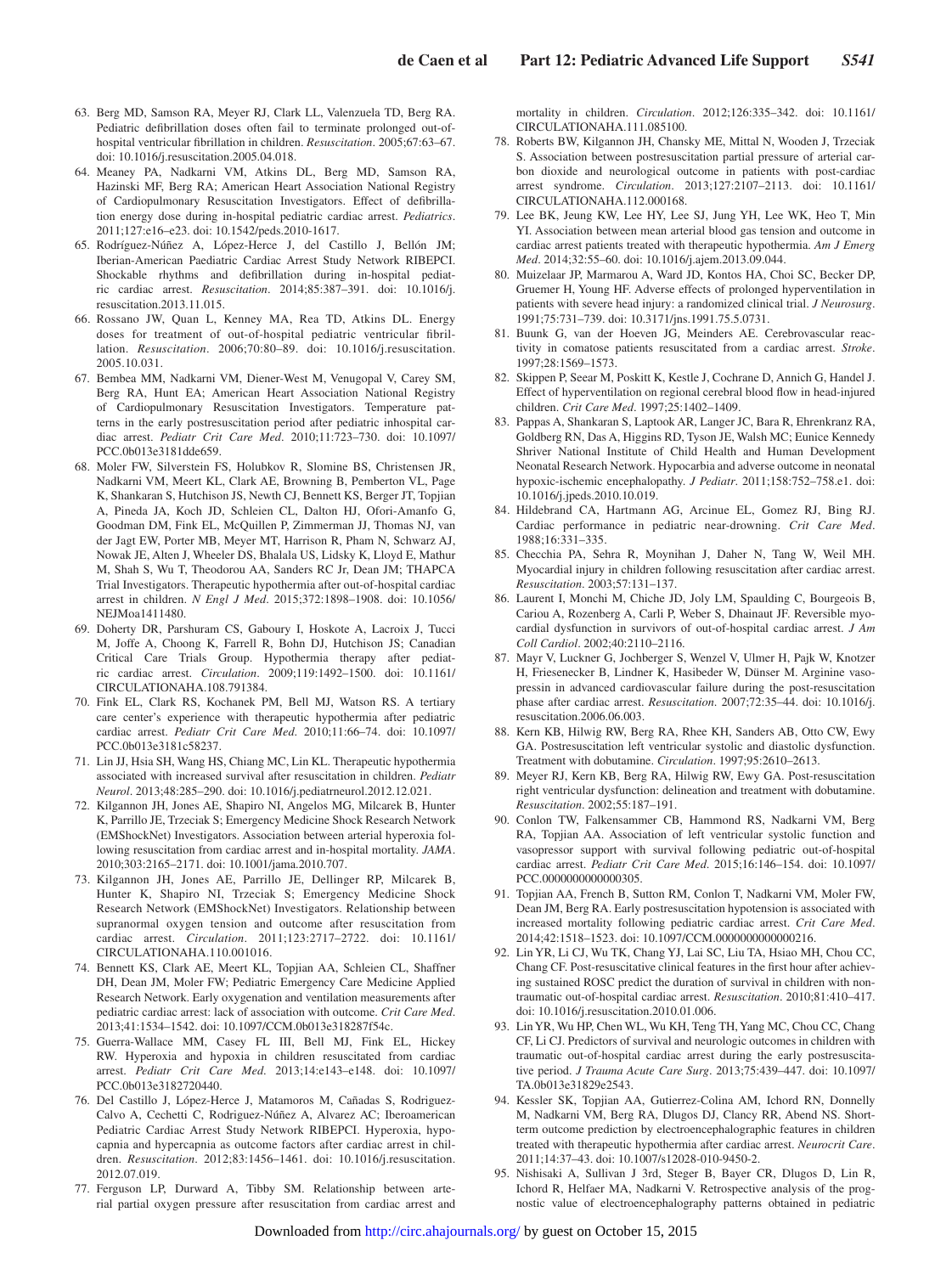in-hospital cardiac arrest survivors during three years. *Pediatr Crit Care Med*. 2007;8:10–17. doi: 10.1097/01.pcc.0000256621.63135.4b.

- 96. Abend NS, Topjian AA, Kessler SK, Gutierrez-Colina AM, Berg RA, Nadkarni V, Dlugos DJ, Clancy RR, Ichord RN. Outcome prediction by motor and pupillary responses in children treated with therapeutic hypothermia after cardiac arrest. *Pediatr Crit Care Med*. 2012;13:32–38. doi: 10.1097/PCC.0b013e3182196a7b.
- 97. Fink EL, Berger RP, Clark RS, Watson RS, Angus DC, Richichi R, Panigrahy A, Callaway CW, Bell MJ, Kochanek PM. Serum biomarkers of brain injury to classify outcome after pediatric cardiac arrest. *Crit Care Med*. 2014;42:664–674. doi: 10.1097/01.ccm.0000435668.53188.80.
- 98. Topjian AA, Lin R, Morris MC, Ichord R, Drott H, Bayer CR, Helfaer MA, Nadkarni V. Neuron-specific enolase and S-100B are associated with neurologic outcome after pediatric cardiac arrest. *Pediatr Crit Care Med*. 2009;10:479–490. doi: 10.1097/PCC.0b013e318198bdb5.
- 99. Topjian AA, Clark AE, Casper TC, Berger JT, Schleien CL, Dean JM, Moler FW; Pediatric Emergency Care Applied Research Network. Early lactate elevations following resuscitation from pediatric cardiac arrest are associated with increased mortality. *Pediatr Crit Care Med*. 2013;14:e380–e387. doi: 10.1097/PCC.0b013e3182976402.

KEY WORDS: arrhythmia ■ cardiopulmonary resuscitation ■ pediatrics